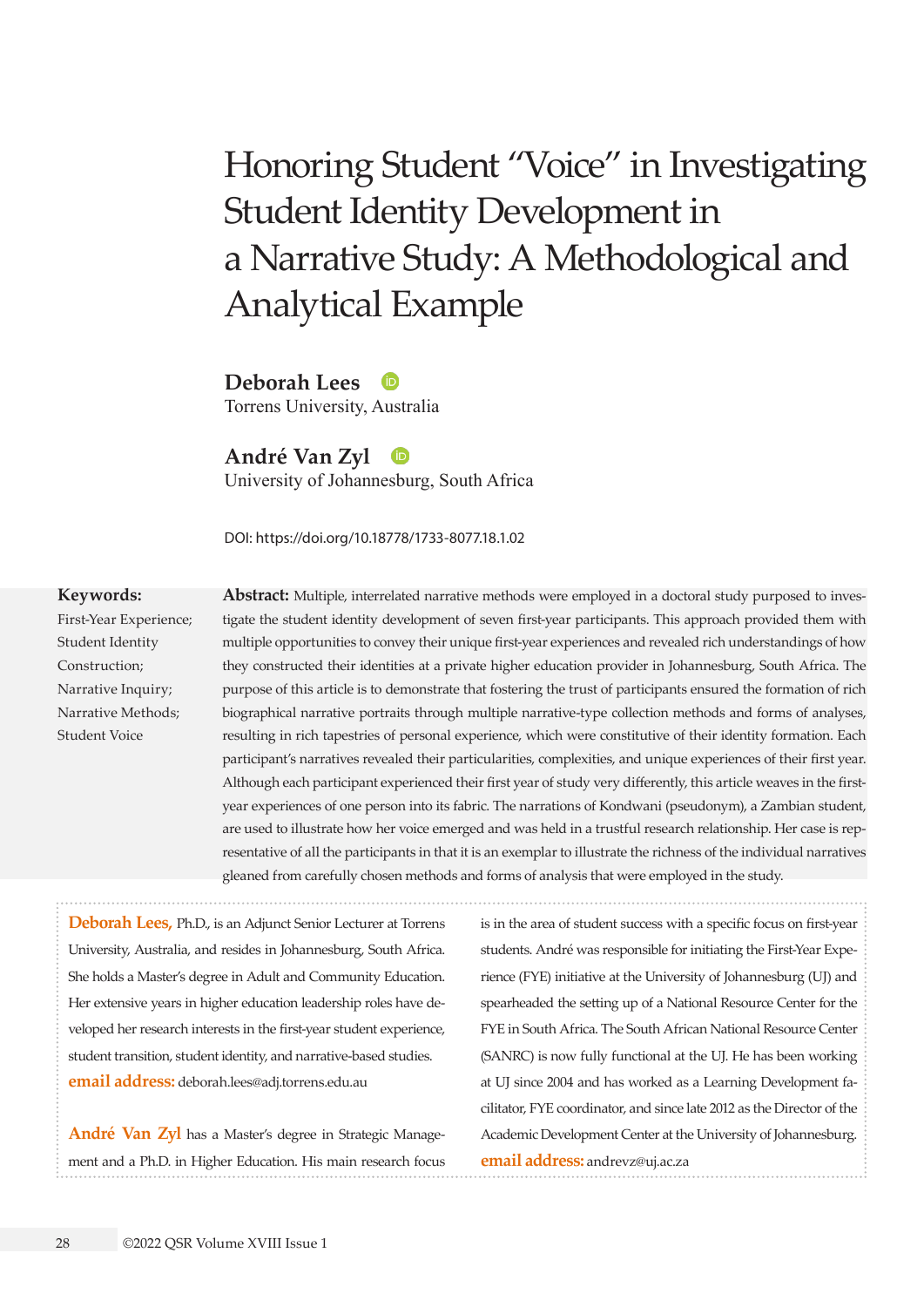uthors from various backgrounds (see:<br>
Bruner 1986; Polkinghorne 1988; Clan-<br>
dinin and Connelly 2000) have sug-<br>
gested that telling stories is a means<br>
of making sense of experiences. Narrative Inquiry, Bruner 1986; Polkinghorne 1988; Clandinin and Connelly 2000) have suggested that telling stories is a means according to Clandinin and Connelly (2000:32), is a way of truly understanding human experience:

It is a collaboration between researcher and respondents, over time, in a place or series of places, and in social interaction with milieus. An inquirer enters this matrix in the midst and progresses in this same spirit, concluding the inquiry still in the midst of living and telling, reliving and retelling, the stories of experience that make up people's lives, both individual and social. Simply stated…narrative inquiry is stories lived and told.

Since the student protests in South Africa started in 2015, much research has focused on issues of social justice for students in South Africa. The 2015 "#Rhodesmustfall" and the "#Feesmustfall" student protests called mostly for the decolonization of campuses and the curriculum in South African universities and illustrated disdain for the high tuition fees that students were paying (Boughey and McKenna 2016:1). In their article, which discussed these student protests, Boughey and McKenna (2016:7) called for more reflective and theoretical work to be done so as not to perpetuate the current "common-sense" assumptions made about students in the field of academic development. On the back of the protests has followed "a powerful mobilization around the lived experiences of students" (Ngabaza, Shefer, and Clowes 2018:1).

This has further supported the growth in the use of narrative as a tool to better understand the experiences of higher education students in South African higher education research (Boughey and McKenna 2016; Chinyamurundi 2016a; 2016b; 2018; Pather and Chetty 2016; Carolissen and Kiguwa 2018; Ngabaza et al. 2018).

Factors contributing to the growth of narrative studies in South Africa include an awareness of how narrative accounts can assist in recollecting and experiencing the past through a focused lens (Coetzee and Rau 2017). Narratives, therefore, provide the capability to answer questions about student transition and, in turn, how students live and convey their identities.

# **Defining and Positioning Identity**

In this article, identity is viewed as "a set of reifying, significant, endorsable stories about a person. These stories, even if individually told, are products of a collective storytelling" (Sfard and Prusak 2005:14). This definition implies that the collections of stories that commencing students in higher education tell and reflect are representative of their identities. Sfard and Prusak (2005) further clarify that although the term "identity" previously emanated from mostly psychological discourses, it now inhabits research spaces in many social and humanistic sciences. The developing identity of being a student is not investigated as a psychological concept in this article, it is rather seen as a simultaneously cultural, historical, social, and personal construction. The argument that self-narratives are expressive of and constitutive of identity is well documented in the literature (Hardy 1968; Bruner 1986; Giddens 1991; Ricouer 1991; McLellan 1994; Hitchcock and Hughes 1995; McAdams 1996; Polkinghorne 1988, Clandinin and Connelly 2000; Czarniawska 2004; Singer 2004; Sfard and Prusak 2005; Yuval-Davis 2006; Riessman 2008; Gill and Goodson 2011; McAdams and McLean 2013).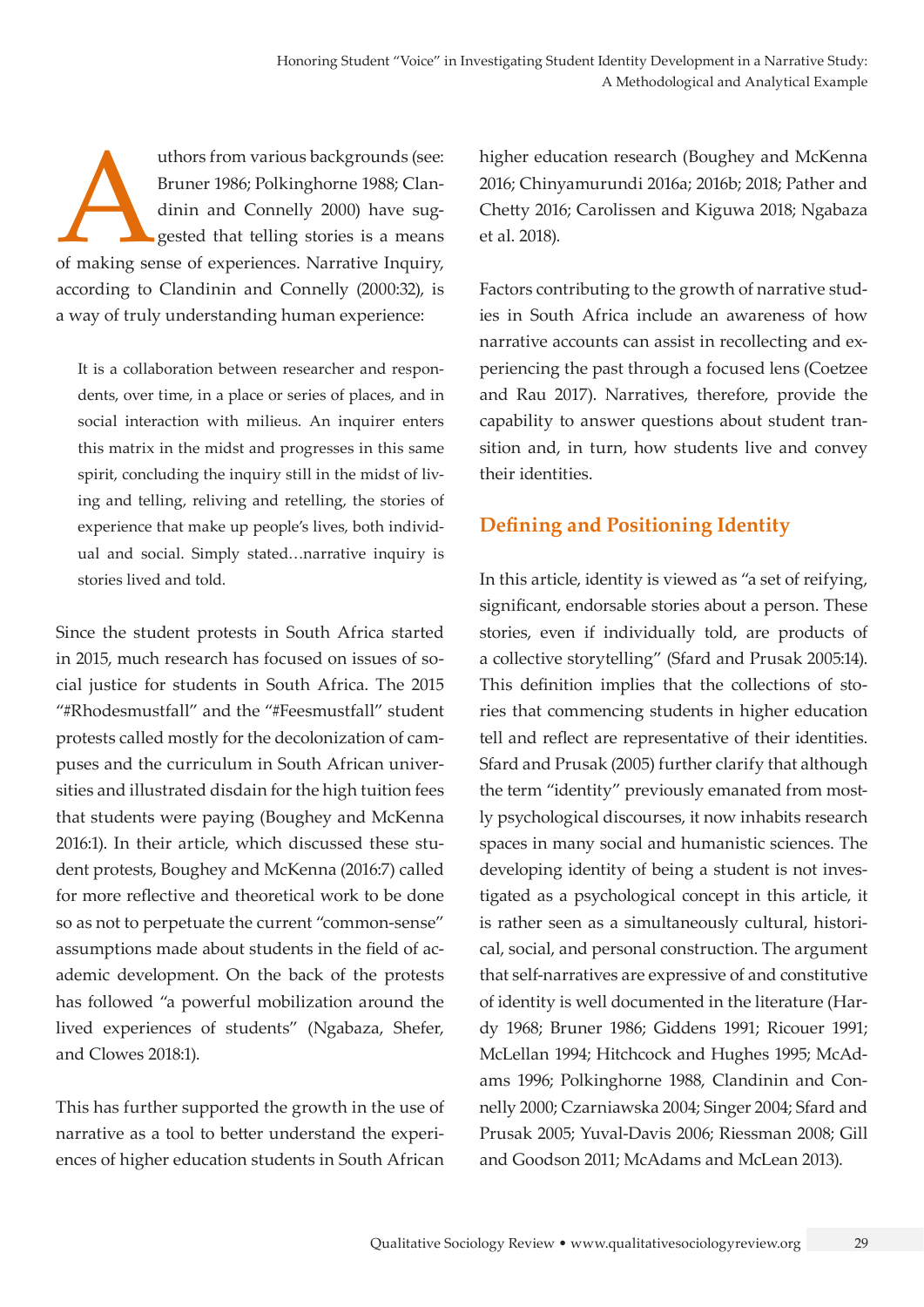Polkinghorne (1988:150) provided a brief yet very succinct argument as to why a narrative study is relevant when addressing how identities are revealed and developed:

The tools being used by the human disciplines to gain access to the self-concept are, in general, the traditional research implements designed for formal science to locate and measure objects and things… we achieve our personal identities and self-concept through the use of the narrative configuration, and make our existence into a whole by understanding it as an expression of a single unfolding and developing story. We are in the middle of our stories and cannot be sure how they will end; we are constantly having to revise the plot as new events are added to our lives. Self, then, is not a static thing or substance, but a configuring of personal events into a historical unity which includes not only what one has been but also anticipations of what one will be.

# **A Methodology to Build Trust and Honor Student Voice**

Multiple, interrelated methods to better understand the experiences of participants (Denzin and Lincoln 2013) were employed. The careful choice of various narrative methods to gather field texts, knowledge about the everyday lives and worlds of the participants, as told by them, ensured trusting reciprocal relationships between them and the researcher. Further, they facilitated keeping the stories of participants intact and authentic. Participants felt that they had a contribution to make and appreciated the fact that they were given "voices of authority" and the freedom to share what they were comfortable with regarding their first-year experiences (Clandinin and Connelly 2000).

The methods employed and described comprehensively in the next section were chosen specifically to honor the voices of the participants. Narrative interviews were held four months into their first year of higher education study. The remainder of the field texts were gathered at the end of their first year to determine how they had navigated their first year, in retrospect. Table 1 provides a summary of each form of field text set collection method with a summarized statement illustrating how their voices were intentionally sought and honored throughout the research.

## **Table 1 Methods employed to honor participants voices**

| <b>Field text collection</b><br>method                                         | Description of how<br>participant voices were<br>sought                                                                   |
|--------------------------------------------------------------------------------|---------------------------------------------------------------------------------------------------------------------------|
| Narrative interviews                                                           | Moved away from<br>categorical-form responses<br>towards natural, open-<br>ended conversation<br>(Mishler 1986)           |
| Images-participants<br>generated photo-elicitation                             | Allowing participants to<br>bring an image of their<br>choosing gave them power<br>and control in the research<br>process |
| Drawing "Rivers of<br>Life" and participant<br>conversations whilst<br>drawing | The analysis was<br>conducted based on the<br>explanations provided<br>by participants, not the<br>drawings themselves    |
| Focus group sharing and<br>reflecting on first-year<br>journeys                | Participants were given<br>the freedom to share what<br>they felt comfortable with<br>the group                           |

*Source: Self-elaboration.*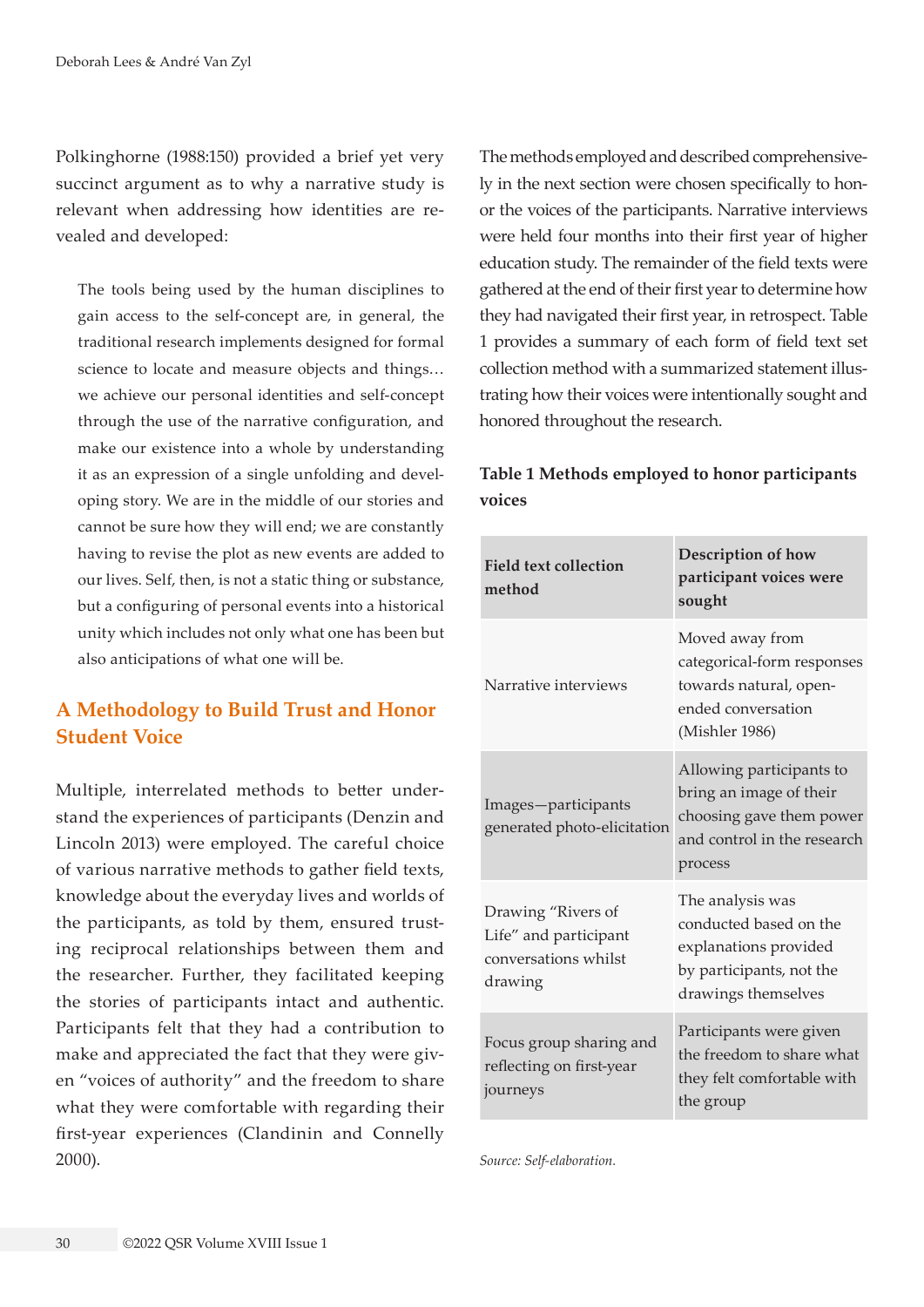Through sharing her experiences of commencing higher education with participants, and what she was aiming for in the study, the participants became more responsive to the researcher. Their level of comfort as participants in the research was heightened, and a relaxed rapport was developed. Sharing stories diminished the distance between the researcher and participants, created trust, and positioned the researcher in the role of "insider"' (Berger 2015).

The participants' full stories were shared in the biographical narrative portraits rather than fragmenting their lived experiences of the first year into codeable categories to control their meanings (Riessman 2002:2). Kim (2016) explains that biographical narrative inquiry tells personal stories about others and respects and values what they say. With the tapestry of field text sets gathered from the participants, seven rich, layered, deep participant biographical narrative portraits were crafted to determine how they had woven or constructed their stories by recreating one composite story of each of their experiences. Cohen, Manion, and Morrison (2011) affirm that telling others' stories in such a way knits text and content, stays true to individuals by ensuring their dignity, it sanctions cause and consequence, and allows events to unfold naturally.

All participants signed consent forms for their field texts, and subsequent narratives to be used for various purposes, provided that their anonymity was ensured. Final crafted biographical narrative portraits were shared with each of them to gain their approval or allow them to edit their stories before the doctoral study was finalized. Examples of the feedback received from them were positive and required no changes or small amendments. As an example, Kondwani wrote, "whilst I was reading it, it made me look back at how I've grown from the first year until now. I'm glad to have gone through that journey."

The anticipated use of their texts for publication purposes to improve the student experience at the research site was explained. Chase (2011:424) explained that narrative researchers often include longer participant narratives in their publications, which may make participants feel vulnerable and exposed. She advised that the researcher should inform them again and ask permission to use such extended narratives. Kondwani's permission to include her narratives was sought and given approval once again before submitting this article for publication.

The study employed the use of a qualitative research paradigm and a complementary methods research design-type to answer two research questions: "What are the first-year experience stories narrated by students in South African higher education?" and "What are the common identity themes of firstyear students based on their narratives of first-year higher education experience?"

The term "field text" rather than "data" was used as the appropriate term for the narrative inquiry. The interpretive nature of field texts allowed the researcher to re-narrate stories told by the participants.

Although individual narrative stories already guarantee variety in results, representivity and perspective across participants were necessary to increase a variety of perspectives and stories and to enrich the study results (Cohen, Manion, and Morrison 2011:103). Purposeful sampling was used to intentionally select the participants so that the central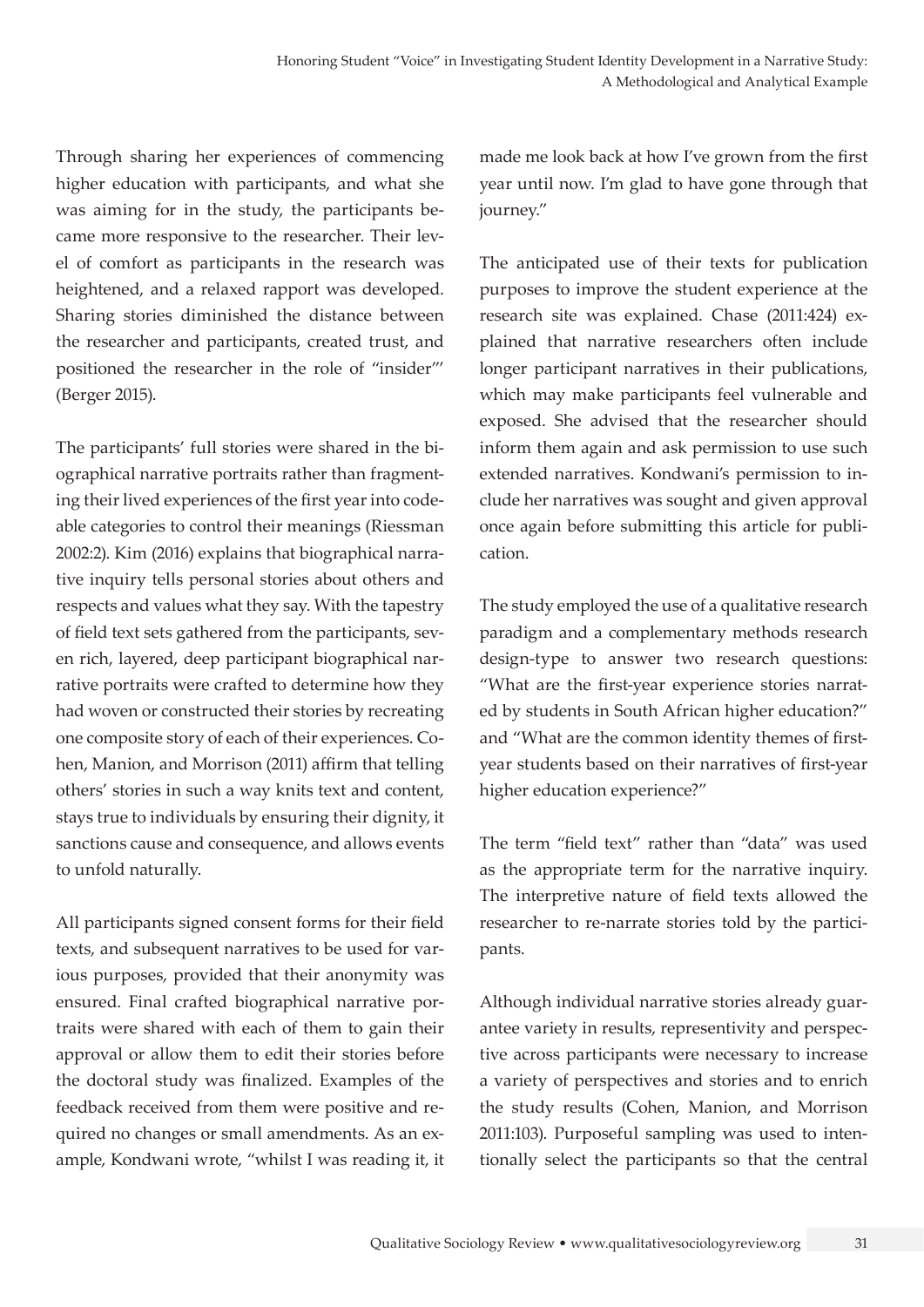phenomenon could be better understood (Cresswell 2002:194). Josselson, Lieblich, and McAdams (2003) posited that saturation never occurs when telling personal stories, as each participant has something unique to add to the study. However, seven participants were sufficient to gain multiple, unique, rich understandings of first-year experiences.

Including Kondwani, the participants comprised four South African students and three international students from Liberia, Zambia, and one other sub-Saharan country, respectively. One participant was reluctant to reveal the identity of her home country due to its political situation.

Kondwani's case is representative of all the participants in that it is an exemplar to illustrate the richness of the individual narratives gleaned from carefully chosen methods that were employed in the study. However, there were commonalities across the seven participants' experiences, which are briefly discussed later in the article. Each of the seven participants' narratives revealed their particularities, complexities, and unique experiences. No two research participants had the same experiences or even experienced the same events in the same ways. Each participant was a multicultural subject (Denzin and Lincoln 2013:27), resulting in each one of them experiencing their first year of study very differently.

The next section provides a brief overview of one of the seven participants in the study—Kondwani. It is important to illustrate her narratives as they are a descriptive and formative exemplar of the process of her student identity construction, which was simultaneously strong and delicate. Her identity was strong as identity is strongly held onto during times of major tensions or transitions (Gid-

dens 1991). It was also delicate because the stories that she expressed were only some of the many other stories that could be told of her first-year experience (Giddens 1991). Her narratives, as with the other participants, provided a snapshot in that the stories were accepted for what they were at the time and used as a lens for an investigation into her identity development at the time of the study. Her introduction is shared as each of the field text collection methods explained after that provides examples of her narrative contributions that were used to create her final narrative portrait.

# **An Introduction to Kondwani**

Kondwani was a Zambian student. She had commenced her studies in the field of Information Technology.

Despite having a frantic start to her studies, Kondwani got through her first year of study through her faith in God, and her friendly, quiet confidence, and determination. This allowed her to make friends and take charge of situations. She was tested by academic pressures and loneliness, and she missed her family. She carried many worries on her shoulders and felt the need to always take responsibility for everything she did and to do even better. She was the first-born child in her family, which placed a lot of pressure on her as she wanted her family to be proud of her. She was an individual who was hard on herself, never letting her guard down. With a strong sense of duty towards her family and herself as a student, her first-year story is one of enduring and overcoming the obstacles she faced. She was confident enough to evaluate her new campus and made suggestions for improvement based on her experiences. Her story was one of personal transformation through perse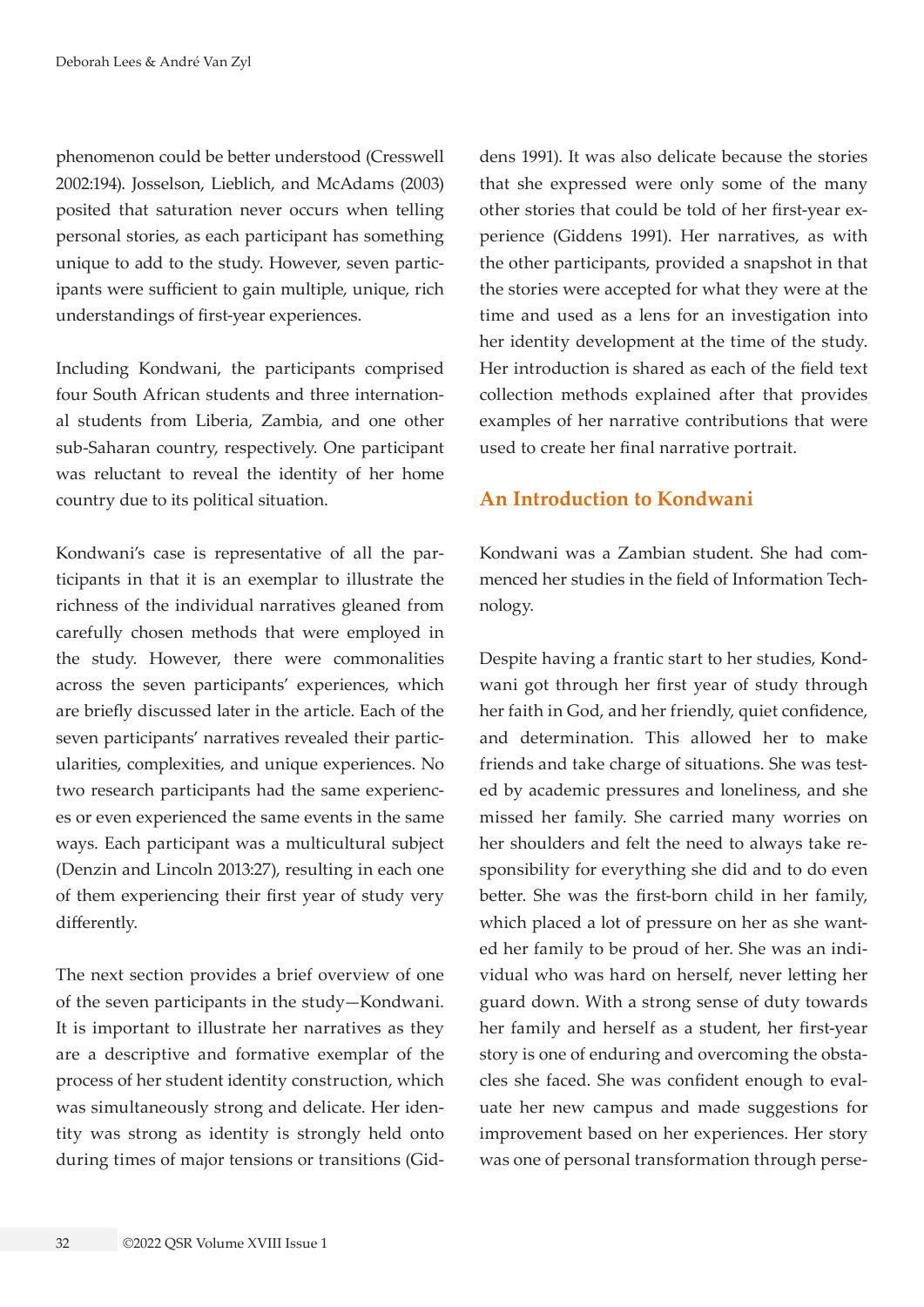vering through personal and academic challenges over her first year of study.

The following section summarizes the carefully chosen methods employed with each of the seven participants to honor their "voices," using Kondwani's narrations as an exemplar.

# **Methods Employed for Field Text Set Collection**

#### **Narrative Interviews**

The aim of conducting narrative interviews was to glean detailed accounts instead of short answers and general statements from participants (Riessman 2008:23). Categorical forms of response were avoided and moved towards narratives of natural, open-ended conversation (Mishler 1986).

The transcripts were rewritten into a draft narrative sketch showing the main threads of the conversation and then finalized (Gill 2005).

Selected examples illustrate Kondwani's initial experiences in her first four months of becoming a first-year student.

Arriving at the institution to study, she was informed that she "should have" arranged her study visa in Zambia before coming to South Africa. She was only given one week by the institution to arrange her study visa, police permit, and to gain health clearance in Zambia, which was extremely stressful for her:

There was so much involved, and there was so much up and down movement, and the expenses. I had come to South Africa, I had to fly back to Zambia and

then do all those things. It required money. It was so intense…I almost lost hope.

In this process, she missed the full week of orientation prior to the formal start of the semester and almost the whole first week of classes. She had missed a lot of vital information:

…when I came back, I found out that I was a week late, and I was slacking a bit, especially in the different subjects…the lecturers had already covered the introductory week, it was hard for me.

At the outset of her studies, she experienced extreme homesickness:

I thought that maybe this wasn't the place for me…I missed being with my family and friends. I almost broke down at a certain point. I was in my room, thinking about everything, and I just became so emotional. I felt like I was enclosed in a box—I really needed someone to talk to. I had no one to talk to…

Kondwani was the eldest child in the family and felt the need to be a good example to her siblings and make her parents proud of her:

My parents bringing me here is… it's a lot, and I just put that into consideration and know at the end of the day, I'm not only doing this for myself but for my family back home. Being the firstborn brings many challenges with it. At the end of the day, you're going to make your parents proud. So, I put that into consideration.

She described her difficulty in seeking support for her academic work that she was struggling with:

I was too shy to ask someone because maybe I would be embarrassed…but I'm learning to reach out for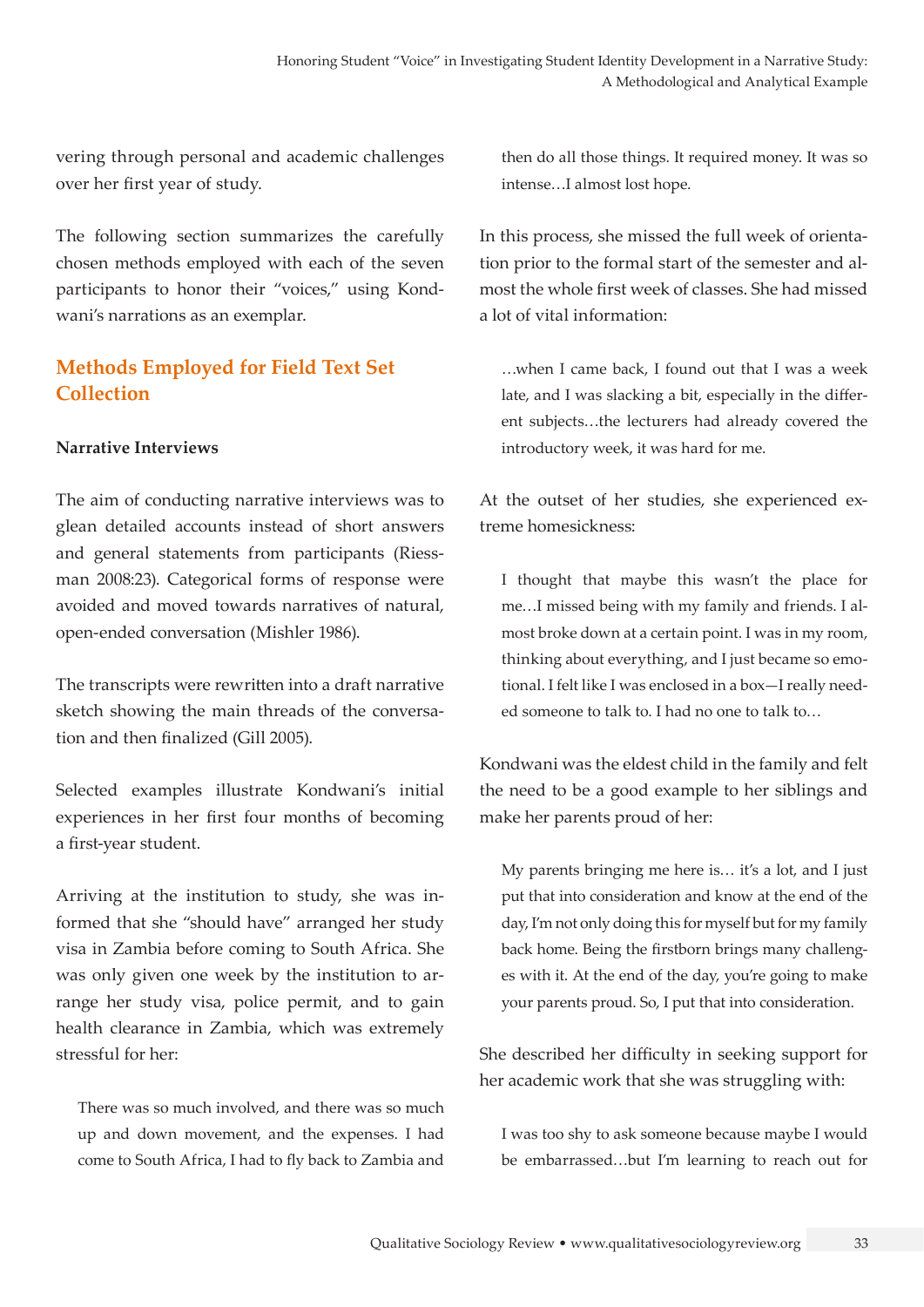help. I went to find a tutor who has really helped me, it's helped me in my grades as well… I am doing better now than previously, with his help. I am doing my best not to be reluctant, but rather to push and give it my all.

Getting to know her residence peers was a disconcerting challenge for her:

Everyone is in their own world. You can't go and knock on someone's door and talk to them because everyone seems to close you out.

She summed up her first few months of being a higher education student as:

…an up and down experience from the time I enrolled to actually getting here. Finding friends was difficult, just getting to know the place. When I arrived on campus for the first time, it was my first day of ever being in South Africa. I've never been here. So being in a new place, a new environment, was kind of difficult…integrating with people…

However, she did not give up in her first few months:

…eventually, with trying, I got used to everything. It was very difficult, the technology and everything, everything was so new to me, and the whole experience itself. With time, I ended up making friends. The subjects that we do here were a challenge as well, but, with time, I got used to it.

In the examination of the narrative interview conducted with Kondwani, empirical evidence of how stories are shaped for their contextual, situated telling was found. This is evidence that narrative form is molded by the social context in which the individual is immersed, and that narrativity as a discursive mode is central to the social and institutional world of the individual (Thornborrow and Coates 2005:7).

#### **Images—Participant Generated Photo-Elicitation**

Adding and mixing methods of collecting field texts offered the potential to enhance the capacity for a social explanation by the participants.

The visual and the sensory are also worthy of investigation but cannot always be communicated easily by verbal means (Eisner 2008). Pushing beyond the non-linguistic dimensions in research and expanding the investigation by using visual and arts-based methods was ensured as these offer other expressive possibilities that allow access to different levels of experience (Bagnoli 2009:547-548). The creative activity of using visual methods and methodologies is the starting block for emergent thoughts about personal experience and identity, which are conveyed to the researcher (Gauntlett and Holzwarth 2006:82). By creatively mixing methods, "out-of-thebox" thinking came to the fore, which allowed new ways of cross-examining and understanding social experiences and lived realities (Mason 2006:9-10).

Through reviewing relevant literature, the emergence of graphic elicitation as a rich instrument to uncover experiences that are not otherwise understood became clear (Crilly, Clarkson, and Blackwell 2006; Bagnoli 2009; Copeland and Agosto 2012; Rodriguez and Kerrigan 2016). Photographs have, for example, been used as a way of evoking memories of an experience (Rose 2012:307). In this study, bringing their images assisted participants in reflecting on their first year of higher education. In addition, they assisted in investigating the daily taken-for-granted thoughts, experiences, and routines of the participant (Rose 2012:306). Guillemin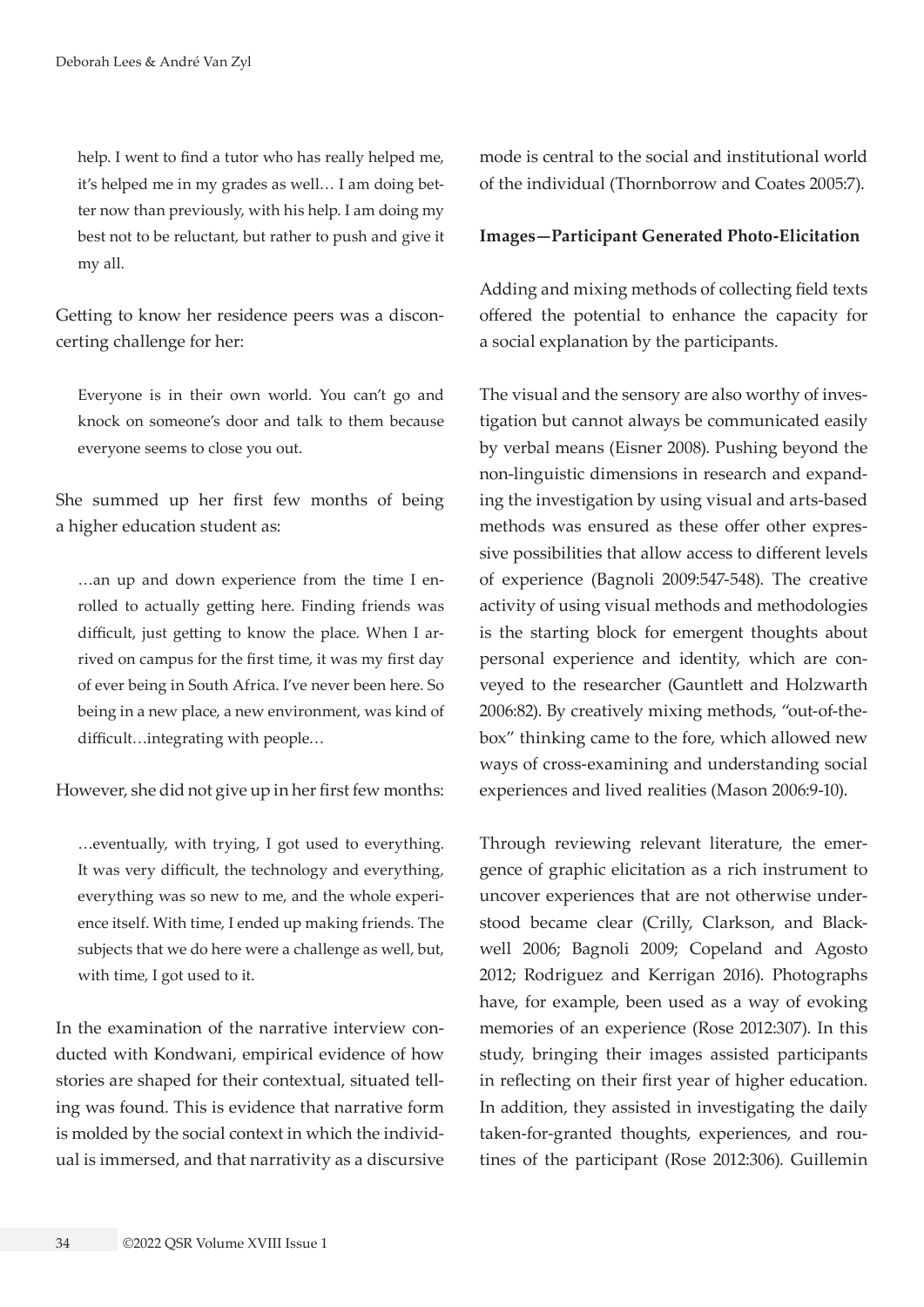and Drew (2010:177) explain that participant-generated photo-elicitation opens the intricacies of the phenomenon being investigated.

In the review of literature, participant-generated photography most often involves participants being given a camera and being tasked with taking pictures of their experiences or things that are important to them in a particular context (Guillemin and Drew 2010:176). However, in this study, each of the participants was asked to bring an already-taken image to a group session, which they felt best captured their experience of their first year at the higher education institution. The images brought by participants could take the form of a photograph, a meme, a photograph downloaded from the Internet, or a picture from a magazine. This differs substantially from the traditional method of eliciting participant-generated photography but allowed participants to select the image themselves, thus giving them power and control to bring an image with which they were comfortable. In addition, this method resonated with participants who, between the ages of 18 and 20, were avid consumers of social media on mobile phones. They could access an image reminding them of their first-year experience easily. It allowed them to use it as a vehicle and a metaphor to explain it in terms of why it reminded them of their first-year experience. It also fitted well with the field text collection plan of using visual texts for an opening activity as a field text set collection point.

Participants were asked to bring an image that in retrospect reflected something important or poignant from their experiences from their first year. Selecting an image with this in mind ensured that each participant had utilized time and effort in advance to do some reflection of their first year in higher education and, as a result, they arrived on the day with some thoughts and positionings of self regarding their experiences already.

The opening activity allowed students to start performing their identities in the discussion of their images. The descriptions given by participants are termed by Croghan, Griffin, Hunter, and Phoenix (2008:347) as "forms of self-accounting" in that identity work is performed that focuses particularly on the image.

Participants' verbal input as to why they chose their image as a primary field text set was used. No visual analysis of the photographs took place. Only their talk about the selected image(s) was transcribed into a field text set.

Kondwani's image that reminded her of her first year depicted her sitting in an airplane as she embarked on her initial journey from Zambia to study in South Africa. She was both nervous and excited at the same time:

That was me on my way to South Africa from Zambia, the picture represents me being nervous but lowkey excited about going into my first year...

She explained that she was sad to leave her family behind but excited at the prospect of the new life journey ahead of her—she knew that it would be a challenging road ahead.

Despite the simplicity of the image that she provided, a self-taken photo of her on her plane trip from Zambia to South Africa portrayed the most poignant or significant experience of Kondwani's first year—leaving her home and her country to start her higher education studies in South Africa.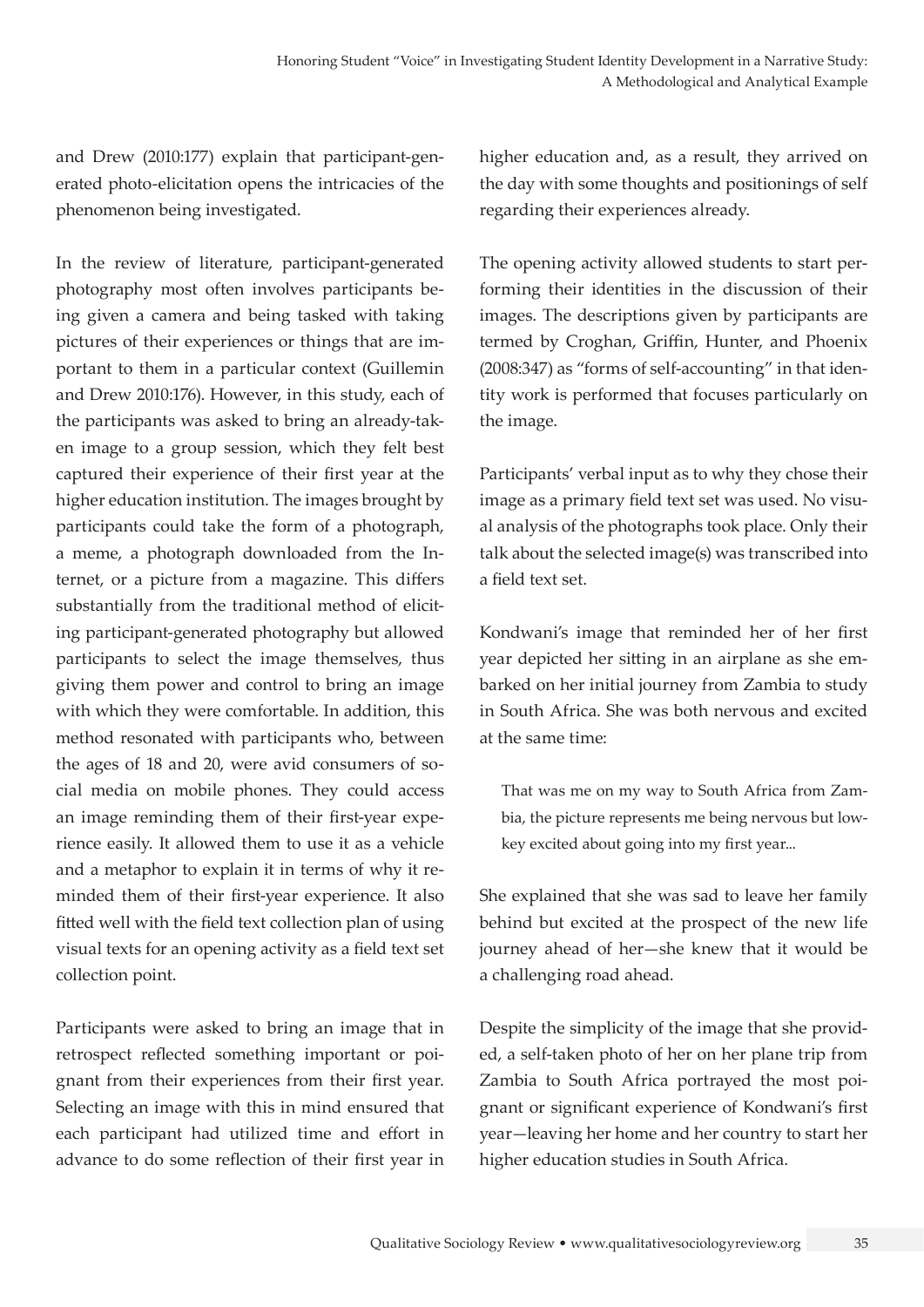# **Drawing "Rivers of Life" and Participant Conversations while Drawing**

Lived experience also takes place in visual and sensory dimensions, which merit investigation but cannot always be articulated in the form of language (Eisner 2008). Leitch (2008) noted the growing interest in the combined use of narrative and drawing to understand the world of those being researched. The work of Guillemin and Drew (2010) unveiled the growth of literature in research (Evans and Hall 1999; Mirzoeff 1999; Emmison and Smith 2000; Banks 2001; Sturken and Cartwright 2001; Van Leeuwen and Jewitt 2001; Rose 2007), which is dedicated to the analysis and interpretation of visual images.

Participants were asked to draw "Rivers of Life." The "River of Life" concept was introduced as a metaphor for the journeys of their first-year experience. Using "Rivers of Life" has been utilized in research as a participatory visual narrative method that facilitates the visual telling of stories of the past, present, and future (Moussa 1994; Fisher and White 2001; Fullana, Pallisera, and Montserrat 2014). Participants used the metaphor of a river to reflect on their first-year experiences, encompassing both the positive aspects and the challenges along the way. They were asked to draw a river to represent their first-year journey at the institution, including significant elements that had contributed to shaping their experience.

Conversations between participants whilst drawing their pictures were audio-taped. The drawings themselves, the explanations of their drawings given by the participants, and the informal banter taking place between participants during the drawing process were transcribed as field texts.

Although there are various approaches according to which visual texts can be analyzed and interpreted (Guillemin 2004; Rose 2001; 2007; 2012), participants' interpretations and explanations were integrated verbatim into the portraits—"you shouldn't try to analyze each creative artifact because that is better done by the person who made it" (Gauntlett and Holzwarth 2006:87).

Giving the participants space to create their drawings of experience enhanced the trustworthiness of this study as the participants had the power to create and contribute to the study providing transactional validity (Schulze 2017). The participants' drawings gave them a voice, positioning them as expert authorities on their lives (Schulze 2017).

Recording participant conversations whilst drawing proved to be a rich field text. The students were relaxed and engaged in natural conversation during which they opened up to each other. The transcriptions revealed thoughts, events, and emotions which had not been gleaned from any of the other field texts.

Kondwani revealed her strong religious faith in conversation with other participants whilst drawing "Rivers of Life":

…aren't you like?…"Okay, God, maybe you are trying to show me a sign like…okay, that wasn't for me?" I kept on trying, but He kept closing the door instead. Your plans are not God's plans.

# **Focus Group Sharing and Reflecting on Participants' First-Year Journeys**

Once the drawings had been completed, participants were allowed to present their "River of Life"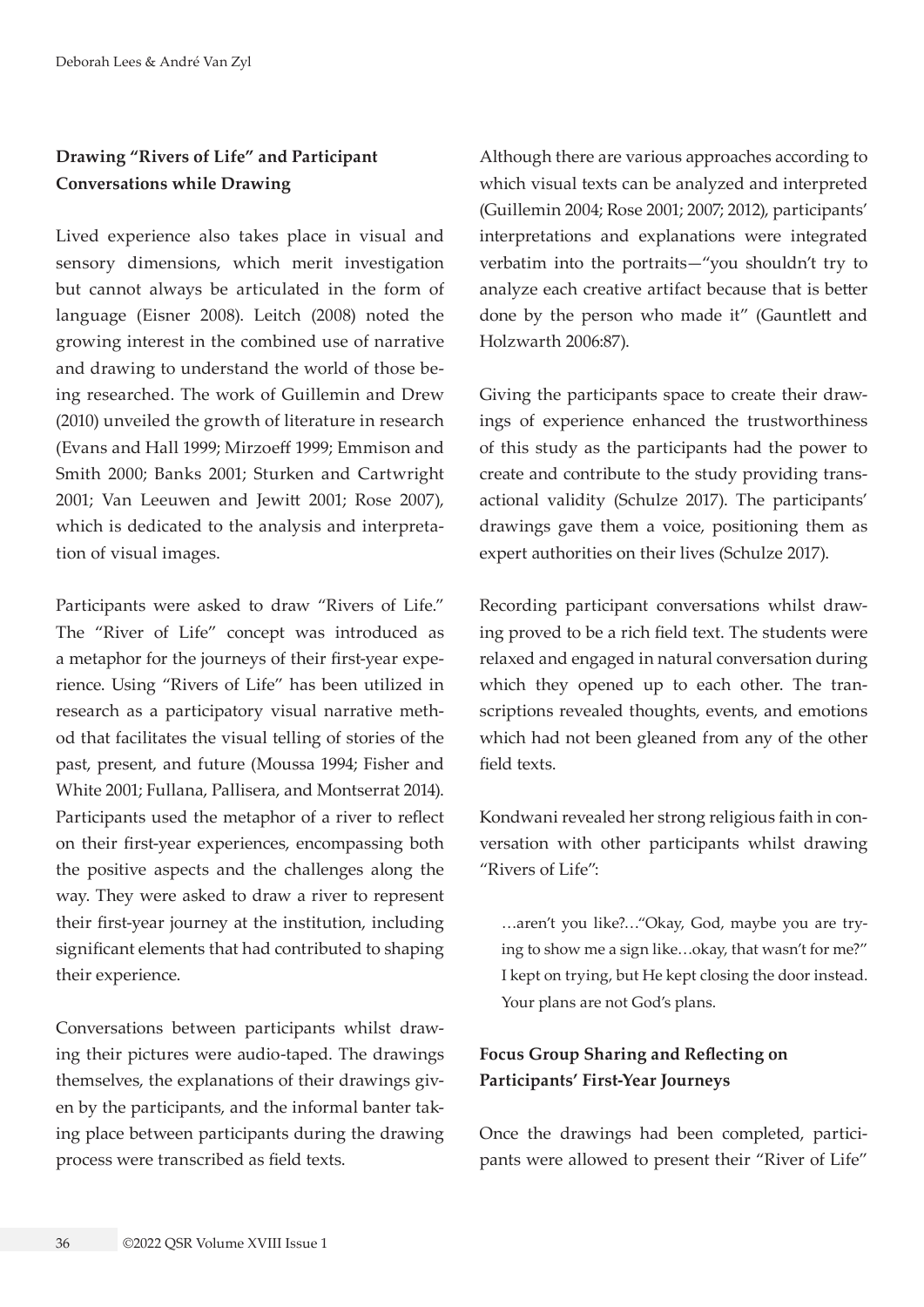first-year experience story to the focus group. Each participant fixed their A3-sized drawing to a wall and explained their first-year story referring to their drawing while sharing their story. Other participants were invited to ask questions and seek clarity when and if necessary. These presentations were audio-recorded and transcribed for analysis. The focus group format increased the opportunity for participants to uncover new and possibly unexpected learning (McDrury and Alteiro 2003:34). The participants listened to each other, illustrated, and shared multiple realities of their first-year experiences in the discussion. The researcher relied on the meaning-making that participants attributed to what they had drawn.

Kondwani pointed out various literal aspects of her drawing, saying things like:

We have the sun, the clouds, there's a tree, the river, there's a quote, and there's me.

She indicated that the sun depicted her positive moments, and the clouds depicted the moments that had been hard for her. At the same time, the green leaves depicted her positive experiences, and the yellow leaves were her more negative experiences during her first year. Despite hardships, she had managed to move forward and overcome them. She mentioned that she had been scraped by the brown rocks in her river as her journey had not been easy:

It's been very overwhelming…

She only made mention of different experiences but did not seem to want to divulge too much detail to the group. She shared that she had endured a challenging first year and so included writing in a quote on her drawing that read:

"A journey of a thousand miles begins with one step."

She qualified this by saying that she had not given up even though her year had not been easy—she had experienced difficulties of her own. She attributed her faith in God for getting her through her first year:

He's seen me through my journey.

# **Participants' Personal Reflections on Sharing Their Experiences**

While seated together after presenting the individual stories of their first-year experience, participants were asked if they had learned from the experiences of the other participants over the period of their involvement in the research. These interactions were audio-taped and transcribed. In addition, the following question was asked: "What was the value for you in being part of this study?" They were asked to submit this in an email as a reflective piece of writing. These reflective pieces of writing were integrated into the final biographical narrative portraits.

Kondwani's verbal reflection on whether she had learned from the narrated experiences of the other participants is provided verbatim below, honoring her "voice":

I really didn't know what to expect, and I was a bit nervous about how things were going to turn out. I wondered if I would be comfortable with the other respondents because I did not know any of them. I was scared about how I was going to stand up and speak to them. Surprisingly, I've been comfortable expressing myself. Listening to everyone's different experiences has been a good thing. Despite the different challenges that we've all faced—yes, they broke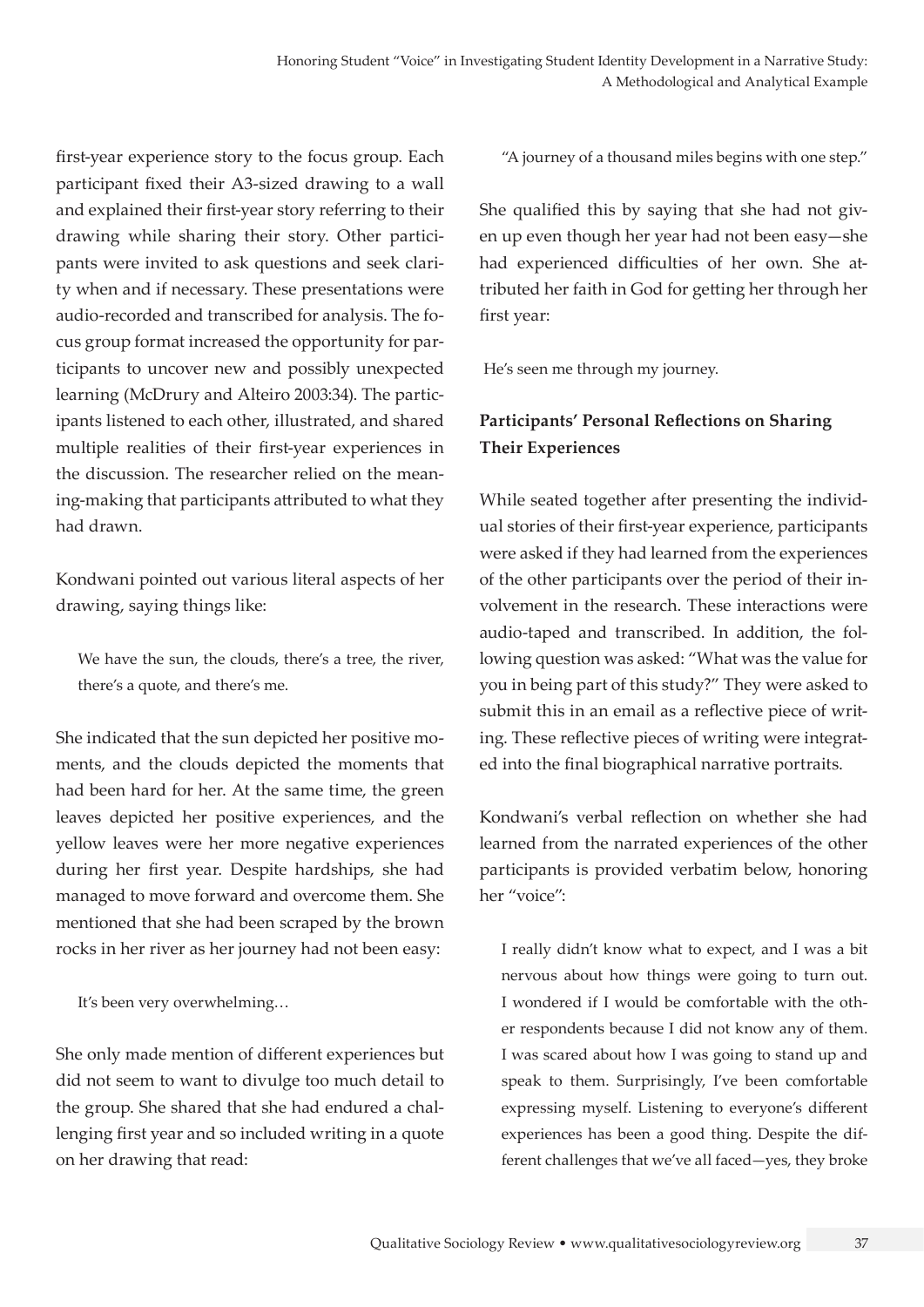us down—but we all have that positivity in us—the fighting spirit that things will get better. We all fall, lying in different places, but we're still getting back up to try to see the good in it. So, it's good to see that through these different challenges, that we are all growing in different aspects of our lives.

Kondwani's written reflection is presented below and was incorporated into the final narrative portrait:

My experience of the first year through being a participant in the research was so overwhelming. From the last time I was interviewed until our last encounter with you, I have been through so many changes as an individual. By this, I mean that I've grown through the different challenges or experiences I have faced. From the activity we had on that day, telling our stories through a drawing was a first-time experience as I had never done it before. In the beginning, I did not know how to go about it, but eventually, I got the hang of it and found it easy to tell my story through a drawing.

Being able to share my story through the drawing with others was nice because it helped me to open up and share the experiences that I had during my first year. On the other hand, hearing other people's stories through their drawings was great because it made me realize that we all go through similar experiences at the end of the day.

There's so much value in sharing stories of our experiences in the first year. It helps us relate to one another, in the sense that you as an individual are not the only one going through that problem or situation—even if you feel that you are alone—others are going through the same things. When we share our experiences with others, it helps us to know that we can all get through it and try to help each other. A problem shared is a problem solved.

What I really learned from the others, is that despite the different encounters we faced, we all grew and continued pushing ourselves through. We all tried to be positive about things at the end of the day. We all had a mindset of putting academic work as our main priority but also remembered that we have a social life. Our social lives allowed us to meet people that help us or teach us different lessons. Through this we continue to discover who we are, knowing that we are growing and learning through the different experiences we face in every aspect of our lives.

These personally narrated, fragmentary perspectives on Kondwani's becoming experiences, illustrated that identity is socially constructed and constantly re-created in storied interactions by people and between people. Her identity development resulted from situated interactions during her first year where she picked up institutional, intrapersonal, and interpersonal cues for learning her student identity. The myriad, complex paths that she traversed, which were captured in her various field text sets, allowed a "bird's eye view" into her experiences.

#### **Narrative and Thematic Analysis**

Narrative analysis resides within the narrative inquiry in that it "understands lives as unfolding temporally, as particular events within a particular individual's life. The final result is a story. Instead of applying a stimulus/response approach, the researcher rather opts for opportunities where respondents can develop narrative accounts" (Riessman 2008:23). Narrative analysis was used in the first phase of the analysis to write up the biographical narrative portraits of the seven participants.

The analysis of narratives can be likened more to general qualitative research, where narratives are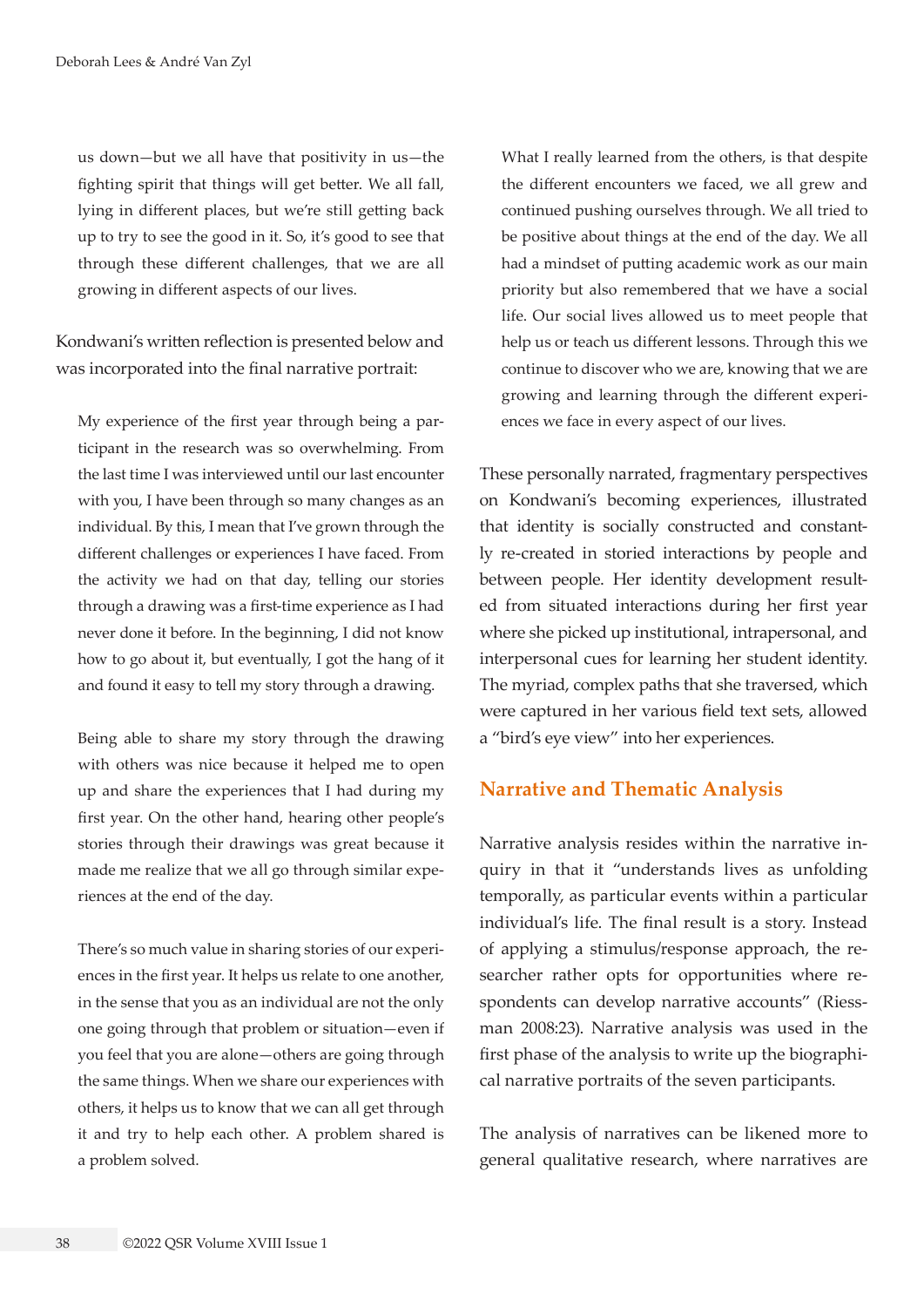analyzed into themes and categories. Analysis of narratives was used in the second phase of the analysis where common themes were discovered across the participants' narratives by using Braun and Clarke's (2006) thematic analysis.

# **A Trajectory for Analysis and Writing Up the Biographical Narrative Portraits**

The work of Kim (2016) offered a process for integrating and analyzing the fieldsets in that she encourages narrative researchers to "flirt" with texts. She defines flirting with texts (Kim 2016:188) as follows:

Flirting with data is an attempt to analyze and interpret the research data to exploit the idea of surprise and curiosity, as we don't know what is going to evolve and emerge until we deal with the data; it creates a space for us where we can discover ways to reach and negotiate our research aims with data; it encourages us to make time to embrace less familiar possibilities; and it is a way for cultivating ideas for finding yet another story, one we have not necessarily bargained for.

As James (2017) and Hunter (2010), Kim (2016) does not provide a "one-size-fits-all-method" for analyzing narrative field text sets as prescribing a specific method would result in researchers trying to fit their field text analysis into a given method.

Labov's model of analysis (Labov and Waletzky 1967), adapted by Mishler (1995), was used to craft the biographical narrative portraits. Labov's model is a trusted method used for narrative analysis (Mishler 1986; 1995; McCormack 2004; Riessman 2008; Patterson 2013). Mishler (1995) adapted Labov and Waletzky's model of 1967, explaining that a personal narrative comprises six components, which are explained below. Labov's work on narrative provides legitimacy and methodological rigor in the qualitative analysis of human identities and personal experience (Johnstone 2016:543). However, Kim's (2016) notion of "flirting with data" was retained.

The term "portraits" was apt for the study—in employing a visual metaphor, the revealing of narrative portraits of each participant reveals a self-portrait in that each of their stories is told (Schiffrin 1996). "Just as an artist may display a portrait through composition and color, a story may display through a teller, telling experience" (Schiffrin 1996:199).

Research portraits were found to be useful as tools for maintaining the presence of the participants within the analytical process. The use of portraiture prevails mostly within the social sciences and specifically within the sociological study of education (Golsteijn and Wright 2013:300). In adopting narrative portraits to present the narrative findings, the researcher ensured that she focused on the personal and social context of participants through the insights that they offered (Golsteijn and Wright 2013:308).

Each narrative portrait was composed by following the steps below:

- 1. After the field texts were collected and transcribed (where appropriate), they were read and re-read to become familiar with what participants had storied.
- 2. Working through the text sets of each participant to create the ordering framework, the positive and negative influences on the identity of each participant were highlighted. The result was an integrated narrative portrait summary sketch for each participant.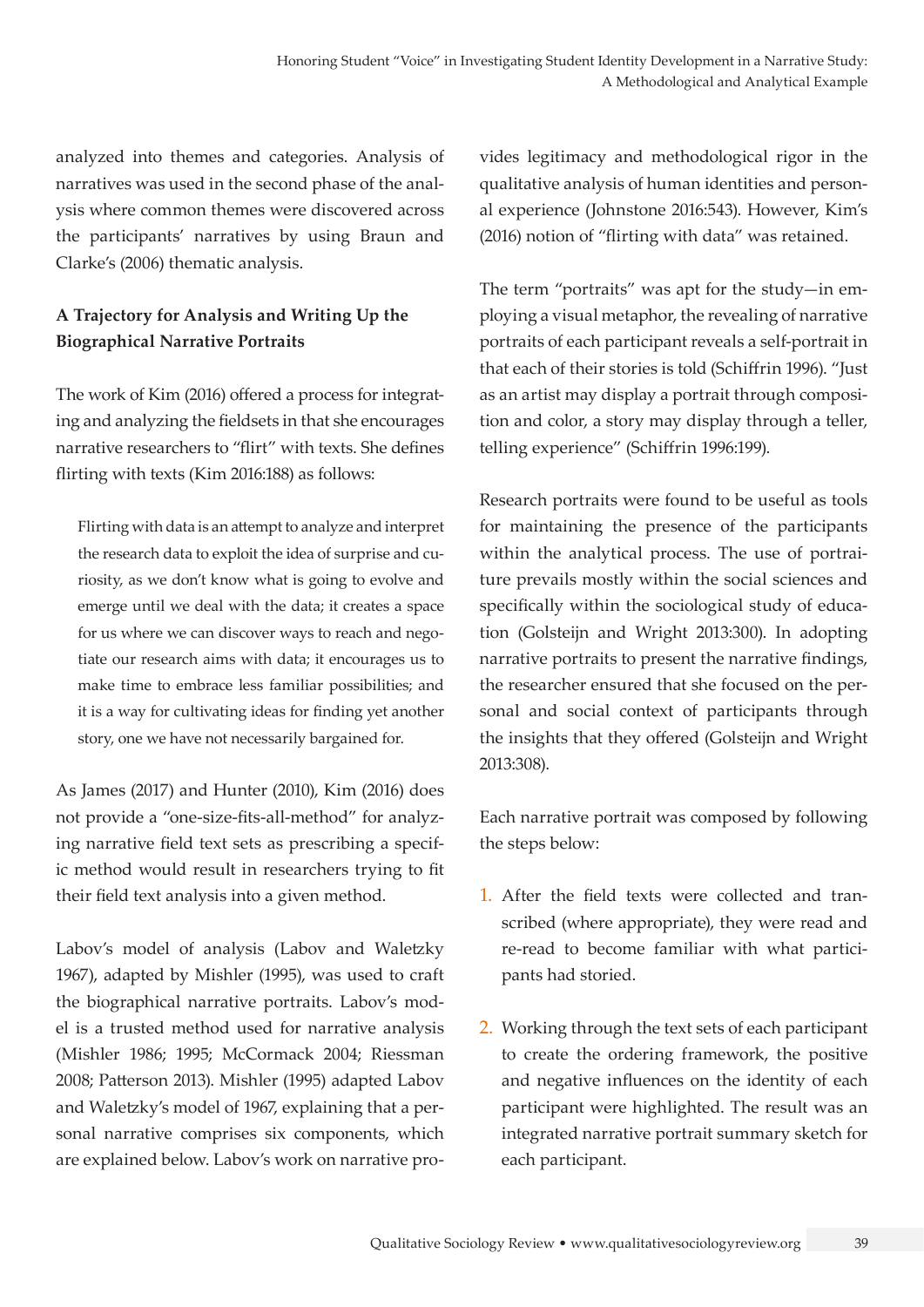- 3. Each field text set was analyzed. The meaning that participants made regarding all their text sets collected was relied on.
- 4. Mishler's six components, which make up a personal narrative, were utilized. The six components were collapsed into three. This was because in the ordering framework it had become apparent that there were layers of meaning across different text sets on the same topics of conversation. Trying to fit participant narratives under six different headings for the stories became mechanical and broke down the authenticity of individual accounts of experience. The three main headings for each narrative portrait were re-designed as follows.

#### *Abstract and Orientation*

In each narrative portrait, a short overview of each participant's story was provided, along with context to provide the reader with a fuller context of who the participant was. Participants often first spoke of their time at high school as an introduction to their stories and how they came to study at the institution. In this article, Kondwani's abstract and orientation was shared verbatim in this article in her introductory paragraph named "An Introduction to Kondwani."

#### *Complicating Actions and Evaluation*

Complicating actions and evaluations were combined. The layers of field text sets, crafted together into participant stories of first-year experiences, provided rich information regarding events, sequences, and plots, with crises and turning points. The researcher stayed true to the stories told by the participants in the narrative portraits—their stories were presented as they told them.

#### *Resolution and Coda*

Participants' reflections were captured in each narrative portrait. They narrated their thoughts and expressed their perspectives about what they had gained from being a part of the study. This section also provided the opportunity to connect their first-year journeys with the present by explaining where they were in their academic careers at the time of writing up the research. The information under this heading was mostly gleaned from the focus group discussion, their verbal and written reflections on the value they gained from being participants in the study.

Each narrative portrait was presented chronologically/temporally as far as possible based on Mishler's (1995) typology for the analysis of narratives.

Each narrative portrait was given a title. The title ascribed to each participant's story was inspired by a significant event, tension, challenge, or strength that was narrated in a participant's story of the firstyear experience. Kondwani's story title was "A Journey of a Thousand Miles Begins with One Step."

With the tapestry of field text sets gathered for each of them, seven rich, layered, deep participant narrative portraits were created, to determine how they had woven or constructed their stories by recreating one composite story of each of their experiences.

## **Pointers Crafted to Write Up the Narrative Portraits**

Respected authors in the field of narrative inquiry were investigated to draw up pointers to write participant narratives and transform them into public documents, which would be accepted in the scientific community (Bolivar 2002:16). In the absence of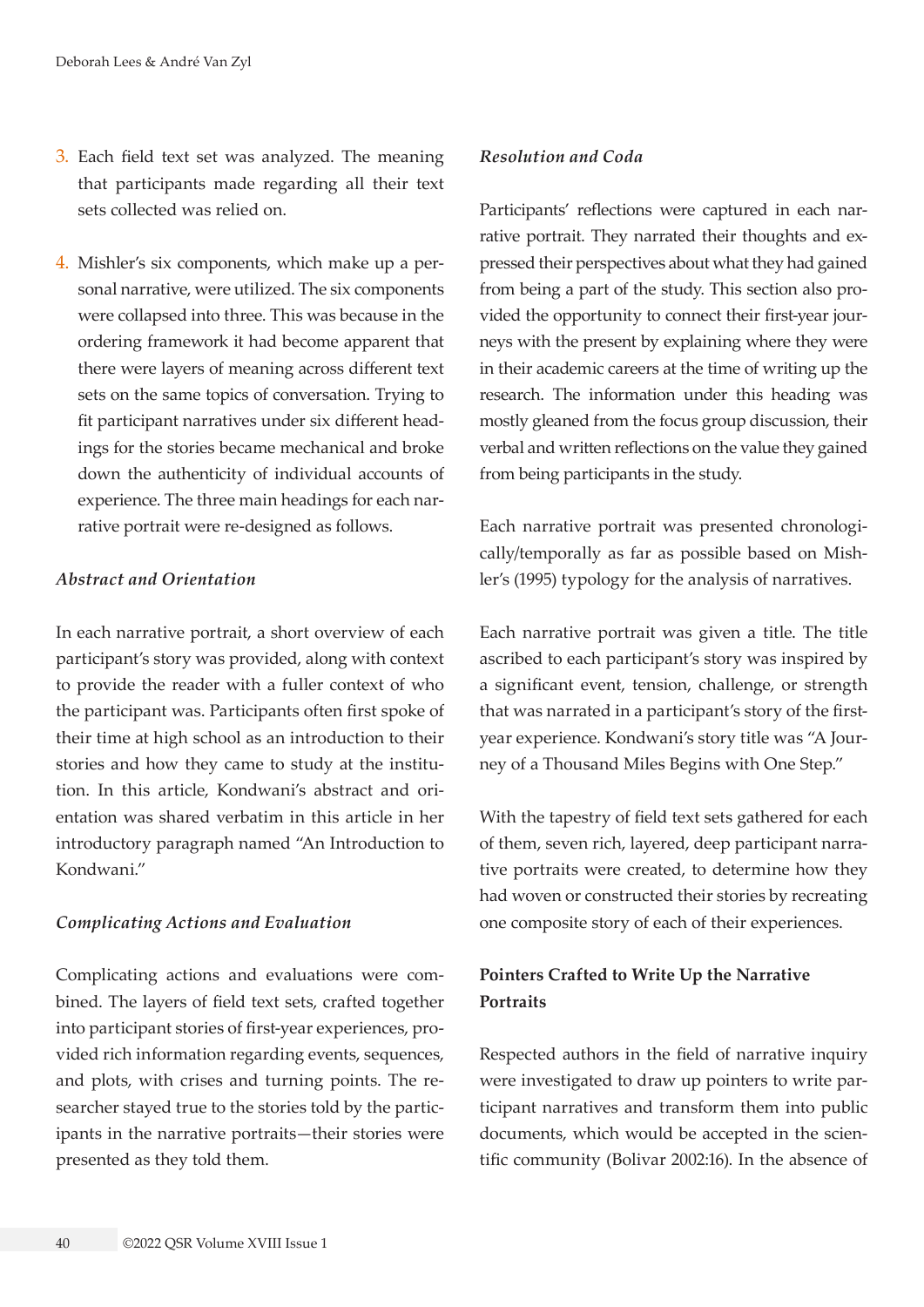a fixed set of guidelines for writing up biographical narrative portraits of experience, the narrative research work of various authors (Bruner 1987; Bolivar 2002; Riessman 2008; Somekh and Lewin 2011; Maitlis 2012; Golsteijn and Wright 2013; Kim 2016) were drawn on to write them. It may be said that there can never be one set of guidelines for writing up a narrative portrait as such a thing is an art, and the artist (author) participates creatively in the process. However, the following pointers offered clear direction and structure.

#### *Read and Re-Read Each Narrative Portrait*

Reading and re-reading the narrative portrait several times as ideas can initiate different interpretations or new ideas for the portrait (Golsteijn and Wright 2013:310). In practice, each narrative portrait was re-crafted three to four times, often changing the ordering of events, sequences, and participants' thoughts to ensure that their stories were authentic and chronologically correct.

# *Detail the Setting, as well as Researcher Feelings of Setting and Each Participant*

The narrative should detail the setting where the interactions took place. It should feature the researcher's feelings about the setting and the individual participant (Golsteijn and Wright 2013:308). Participants and the researcher's backgrounds and lives before coming to the institution were provided as a backdrop to their narratives of the first-year experience.

# *Tell a Story That Is Interesting, Understandable, and Convincing*

A narrative must answer the question "Why?" "Why is this worth telling, what is interesting about it?" (Bruner 1987:29). A narrative must be about a sequence of events over time, which is structured comprehensibly. The narrative must tell something interesting—something that makes it exceptional in that it produces something that we did not expect (Bruner 1987:29). Good narrative research is not just one that gathers the different voices in the field or interprets them but one that makes the story understandable and believable. The unique biography must be written within a framework of general structure in a context that explains it (Bolivar 2002:16). The narrative should be carefully and authentically orchestrated to produce feelings of empathy and authenticity on the part of the reader (Kim 2016:197). The unique aspects of each participant's first-year journey and staying "true" to their stories as they told them were ensured. Each narrative portrait was inspired by using a distinguishing feature, event, or theme, which underpinned their story, to draw the reader into wanting to read each participant's story.

# *Integrate the Field Text Sets into a Coherent Whole Using a Chronological Sequence*

The final narrative portrait does not violate or remove the voices of the subjects investigated as it does not apply categorical analyses of participants' words—"the nuances of the narrativization of a life can never be caught in a thematic category" (Bolivar 2002:13). In other words, do not interrogate the actual words uttered by participants to formal rules that force researchers to explain why participants say what they say (Bolivar 2002:16). Rather, the process of crafting a "true" narrative is to integrate field text sets into a coherent whole. The result is an understanding of the past events in retrospect, using a chronological sequence from beginning to end—if this is done successfully, a specific plot will emerge (Bolivar 2002:16). What was presented in each nar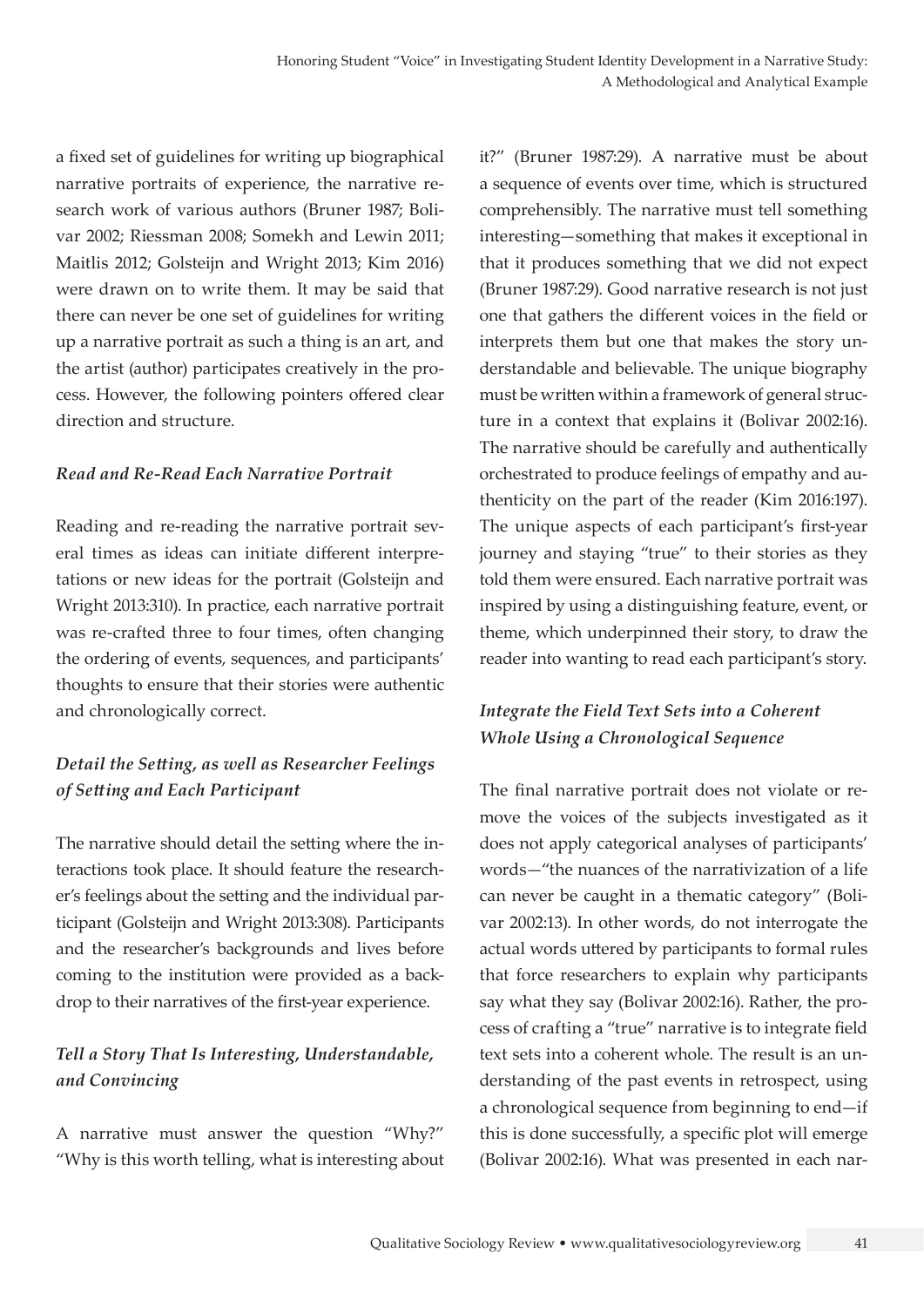rative were honest and authentic accounts of what each participant narrated. Participants' stories were not changed in any way and strove to integrate the set of field texts of each of them into a coherent whole to allow specific plots to emerge.

## *"Clean Up" Speech to Make the Narrative Portrait Easier to Read*

Erase disfluencies, break-offs, and repeated phrases that serve no purpose to participant stories. Do the same for researcher speech where necessary (Riessman 2008:57-58). The researchers' utterances were removed from each narrative portrait. Without changing or manipulating what each participant told, disfluencies, break-offs, and repeated phrases were removed. Where participants uttered swear words, a letter or letters were removed and replaced with an asterisk.

# *Focus on Preserving the Words Used by Participants However Long or Short Their Narratives May Be*

Quote the actual words of the participants extensively. Large, verbatim fragments should be placed into the narrative portraits (Golsteijn and Wright 2013:308). Glean and craft told stories and not "how" they told their stories. Preserve historical sequence and the wealth of detail contained in the long sequences of participants, rejecting the idea of generic explanations (Riessman 2008:74). Narratives can vary in length. A narrative may only be a few lines long in total but may vary to long and complex stories that comprise parts, or the whole, of the story of a person's life (Maitlis 2012:493). Do not fracture participants' accounts. Work through one participant's texts at a time and order relevant topics and episodes into a chronological, biographical account

to create portraits that stay "true" to what participants narrate (Riessman 2008:74). In the crafting of each narrative portrait large, verbatim chunks of what participants narrated were used to stay true to their stories. The accounts of participants were not fractured in any way.

## *Place the Participant at the Center of the Story Using Their Key Narratives, Storylines, or Plots*

The narrative should come together structurally around the key narratives, or storylines/plots, which underpin what the participant is telling the researcher, "documenting their voices and visions their authority, knowledge, and wisdom" (Golsteijn and Wright 2013:308). In each narrative portrait, Mishler's (1995) components for the analysis of narratives, with input from Johnstone (2016), provided structure for each story.

## *Provide Rich Descriptions of the Experiences of Participants*

Rich descriptions that give meaning should be aimed for. Ensure a balance between the words of the participant and the interpretation that he or she provides (Bolivar 2002:13). A narrative portrait must display the participant's inner reality within the wider explainable context (Bolivar 2002:16). A well-written research portrait must be strongly specific and contextual and should portray "the richness, complexity, and dimensionality of human experience in social and cultural context" (Golsteijn and Wright 2013:300). Look for patterns in constructions of agency or positioning of participants (Shukla, Wilson, and Boddy 2014). Participants' self-positioning and their inner worlds that influenced their first-year experiences were brought to the fore.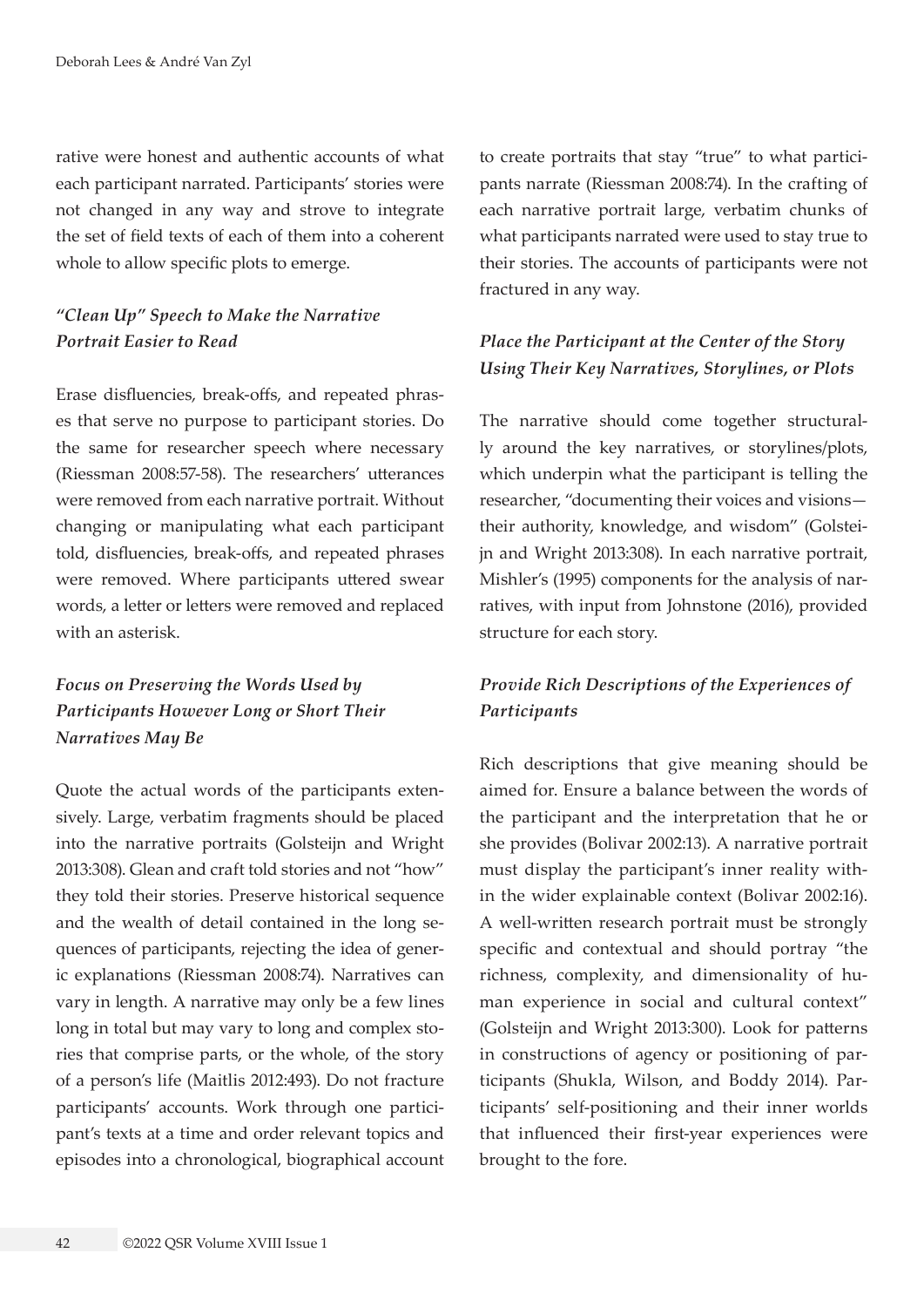# **Analysis and Findings**

The narrative analysis allowed a vertical analysis of each participant, facilitating the write-up of seven unique, authentic biographical narrative portraits. The presentation of these portraits answered the first research sub-question: "What are the first-year experience stories narrated by students in South African higher education?" The presentation of narrative portraits revealed seven unique first-year experience stories narrated by students in a South African private higher education institution and revealed their identities as first-year students. The narrative portraits told participants' stories of becoming first-year students from careful methodological vantage points to hear and their "voices," confirming the notion that unique, individual experiences are rich tapestries of personal experience and constitutive of identity formation.

The thematic analysis of narratives (Braun and Clarke 2006) allowed a horizontal analysis across the seven participants, resulting in five broad themes, most consisting of a variety of sub-themes, emerging across all seven participants. Common themes of the seven participants' experiences allowed theorization from the cases whilst keeping the individual stories intact. The presentation of the findings of the thematic analysis answered the second research question: "What are the common identity themes of first-year students based on their narratives of first-year higher education experience?" First, first-year student identities are formed by *interpersonal experiences* in their journeys. These experiences are characterized by their friendships, faith, family, and finances. Second, first-year student identities are formed by *intrapersonal experiences* in their journeys. These experiences are characterized by their personal experiences, their emotions, and

their strengths and growth. Third, first-year student identities are formed by *institutional experiences* between leaving high school and before commencing study in their institutional journeys. Fourth, firstyear identities are formed by *experiences of formal learning* in their institutional journeys. These experiences were characterized by their experiences of formal learning characterized by the changes that they experienced between school and higher education and their academic experiences. Last, first-year identities are formed by *learning experiences beyond the classroom*. Their learning experiences were characterized by extra-curricular activities and their experiences of culture and cultural diversity at the institution.

## **Discussion**

Due to the social turn being made in defining student identity in this study, it acknowledged that identity is socially constructed and constantly created and re-created in storied interactions by people and between people. Each participant told very different stories of their first-year experiences but there were common threads to their narratives. Although it must be acknowledged that the identities of people are self-evolving and fluid, the participants' myriad, complex paths that they traversed allowed a snapshot into their experiences. The stories were accepted for what they were at the time and used as a lens for an investigation into their identity development at the time of the study.

The narrative analysis revealed that their identity development resulted from situated interactions during their first year where they picked up institutional, intrapersonal, and interpersonal cues for learning their student identities. They developed their student identities through the everyday rituals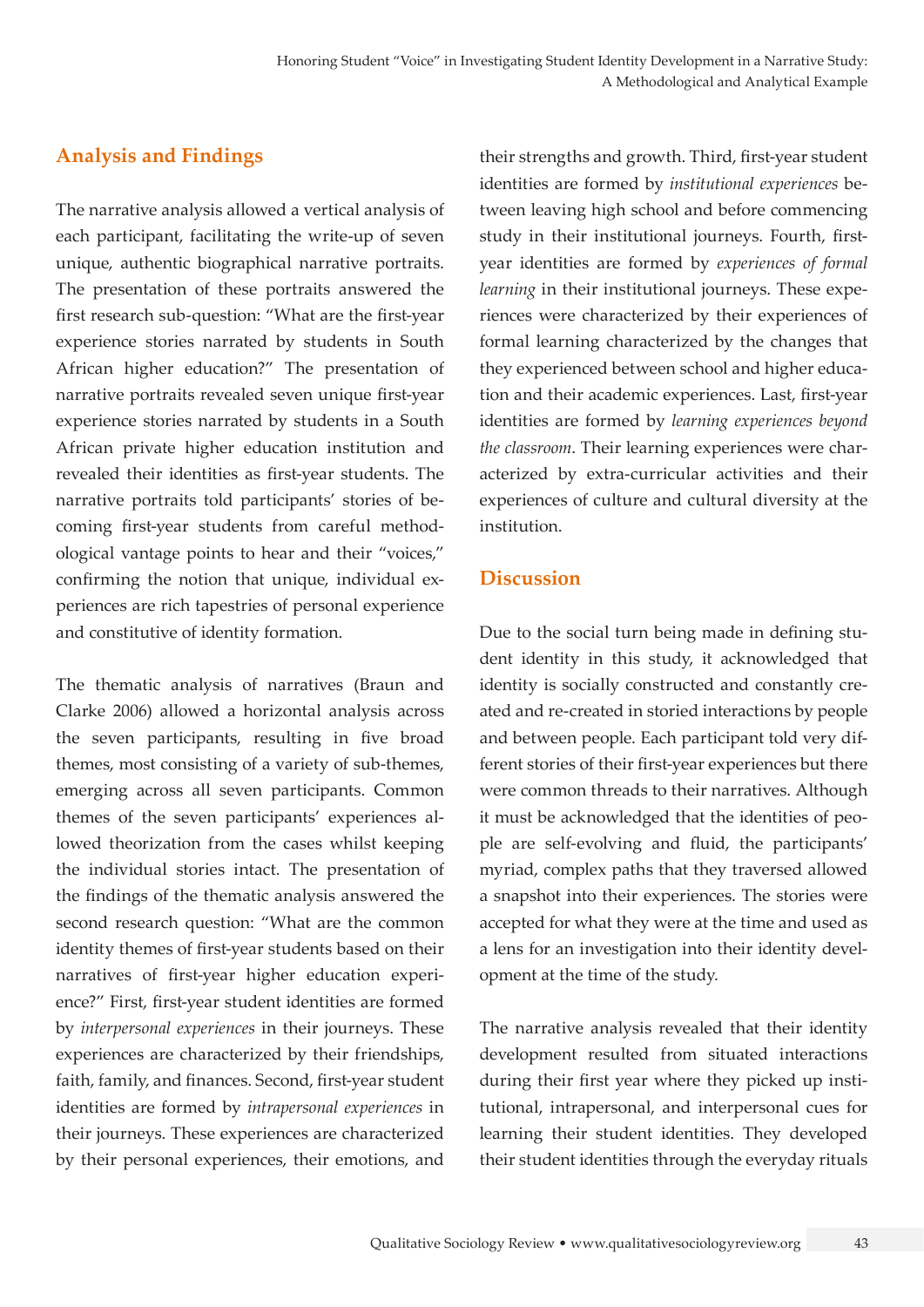(Sfard and Prusak 2005) of their new environment over their first year in higher education through personal and institutional experiences. In all cases, the participants' learning of whom they were expected to be as students was that they all somehow wanted to play according to "the rules of the game" (Boughey 2013)—they wanted to fit in and comply with what was expected of them. A close reading of the seven narrative portraits shows many instances of self-correcting and attempts to find their way as they navigated through the ritualized norms of their new institution. They all had an intense internal need to succeed in their first-year journeys. Congruent with the studies of Mahlangu and Fraser (2017) and McGhie (2017), the personal resilience, personal strengths, and efforts of the participants, and their ability to adapt to the expectations of their new institution, were vital tools that they used to adapt to and succeed in their first-year studies.

The study has various recommendations for practice: student-facing staff in marketing, admissions, and enrolment are often the first point of contact with prospective students. There is a need for these staff members to interact positively with students at all times with clear, ongoing communication to students as they navigate their way into institutions of higher learning.

The research process and findings indicate the need for higher education institutions to view the firstyear experience of students holistically to facilitate the positive identity development of students. Trusted representatives responsible in any way for first-year students have an impact on the types of identities developed by students. Their approach and interactions with first-year students should facilitate the sense that the institution is welcoming, supportive, and caring. The need for higher educa-

tion institutions to intentionally create and foster a sense of belonging for all students is of paramount importance (Gyamera 2018:155).

This research shows that first-year students need "community" with peers. It is recommended that regular times are scheduled during first-year experience programs for students to come together to discuss their experiences and learn from others. These opportunities should allow students to share their experiences, often reflect with others, and learn from peers over the year to settle well into their new routines as students. Ideas for participation could include the various methods of field text collection (students interview each other, talk in small groups about their experiences, bring pictures or photographs that remind them of their year so far, draw their experiences, and reflect in small groups) used in this study.

There is a need for higher education institutions to plan vibrant, relevant, well-advertised first-year student experience programs encompassing the academic, cultural, personal, social, and sporting spheres to assist in building positive identities for new students.

Teaching and learning approaches should be adapted to integrate the socio-cultural context of the student and the disciplinary content and knowledge of what students are taught (Snowball and McKenna 2016). Academic staff should adapt their teaching and learning approaches, which harness the personal strengths and lived experiences of students. In doing this, the voices of culturally diverse students are also heard.

#### **Conclusion**

The study approached the narrative investigation with Kim's (2016:222) self-coined notion of "flirtation" by "capitalizing on imagination and creativ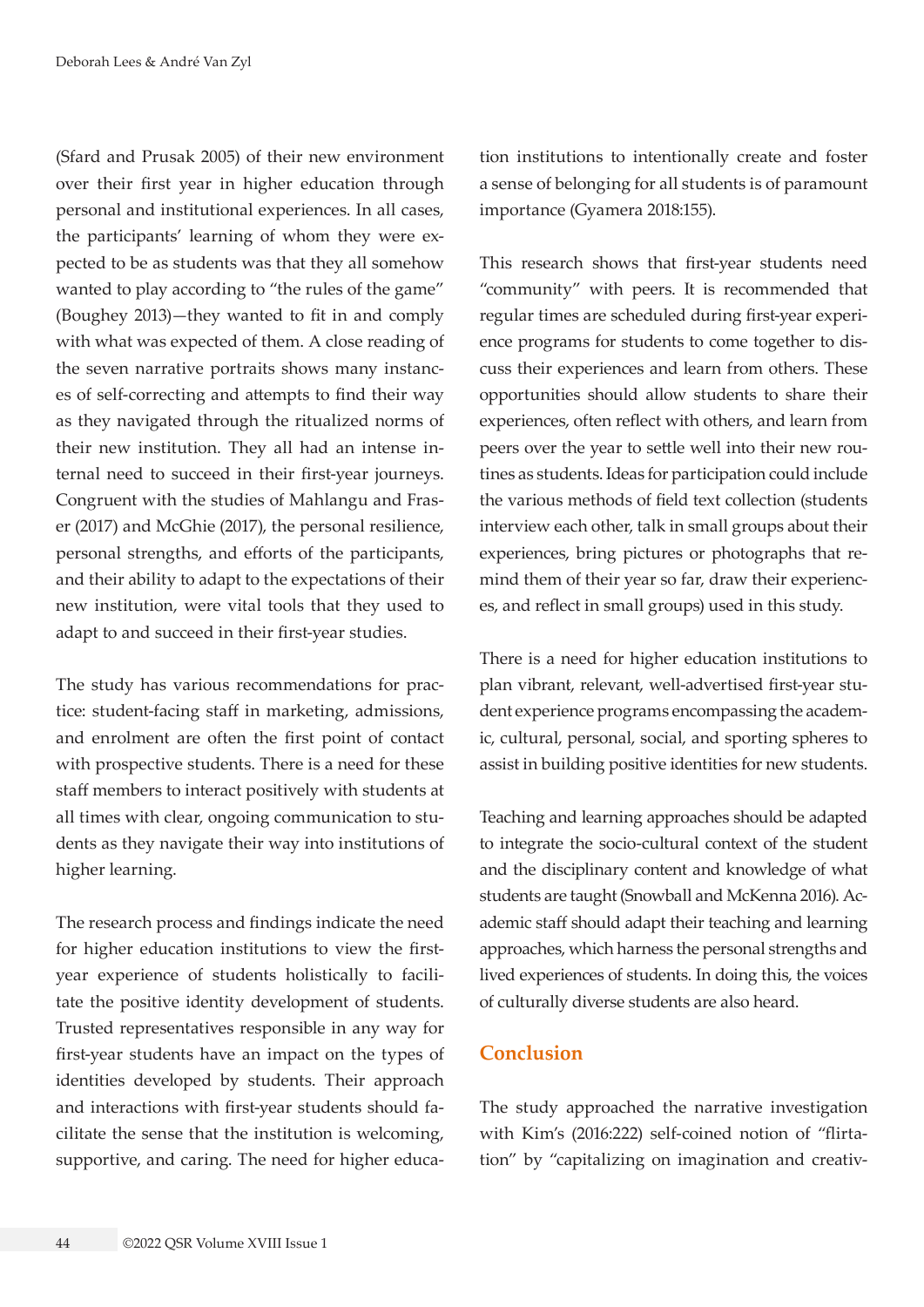ity to adapt, modify, and deepen existing analysis methods to address our narrative research design and process" to produce trustworthy and credible accounts of participants' first-year experiences. Allowing the participants an opportunity to select an already-taken image reminding them of their firstyear experience broadens the narrative methodological base in understanding commencing students' experiences in higher education by making use of images for research in a new and innovative way. Imagination, curiosity, and creativity were used to deepen existing analysis methods in the broader field of narrative research

As there is seldom a roadmap of how to conduct and analyze a narrative study, this research provides a living exemplar—a way in which such a complex research process could unfold. Researchers could use and adapt parts of the study as they see fit for future studies.

In employing a complementary methods design type using narrative and thematic methods for analysis, the study demonstrated the fluidity of the boundaries between the two approaches for analysis and facilitated deeper, richer understandings of students' transition experiences of the first year.

This study did not set out to exhaust how students experience their first year in higher education but rather to honor the voices of individual students to help facilitate better understandings of commencing students that higher education practitioners face every day.

The research implies the need for further research into how staff experiences their daily work with students in transition and how they can collaborate to ensure a smoother, meaningful transition experience for students, facilitating student identity development. Further, higher education institutions and practitioners may re-examine their practices, policies, procedures, and guidelines to better facilitate the "walk of the student" through the first year.

Research is encouraged to uncover how higher education institutions communicate their shared norms, values, and practices (Wolgemuth and Agosto 2019). The norms, values, and practices of higher education institutions are often discrete and hard to navigate for students who are new to higher education. Research into this area could facilitate a better "meeting" between first-year students and institutional expectations.

Given the COVID-19 pandemic, research is needed into how first-year students are developing firstyear student identities in an online learning context. There is a need for higher education institutions to innovate to keep first-year students engaged and develop the identities required for their academic and personal success in undergraduate study.

This study was based on research with a small number of student participants and, therefore, findings may not be transferable. The field text sets were collected in a unique, private higher education setting and may not have findings and recommendations beyond the periphery of the site at which the research was undertaken.

# **Acknowledgments**

The study reported in this article was approved by the Ethics Committee of the Department of Education of the University of Johannesburg. We thank Professor Sarah Gravett (Professor and former Dean of the Faculty of Education at the University of Johannesburg) for her guidance in the study leading to this publication.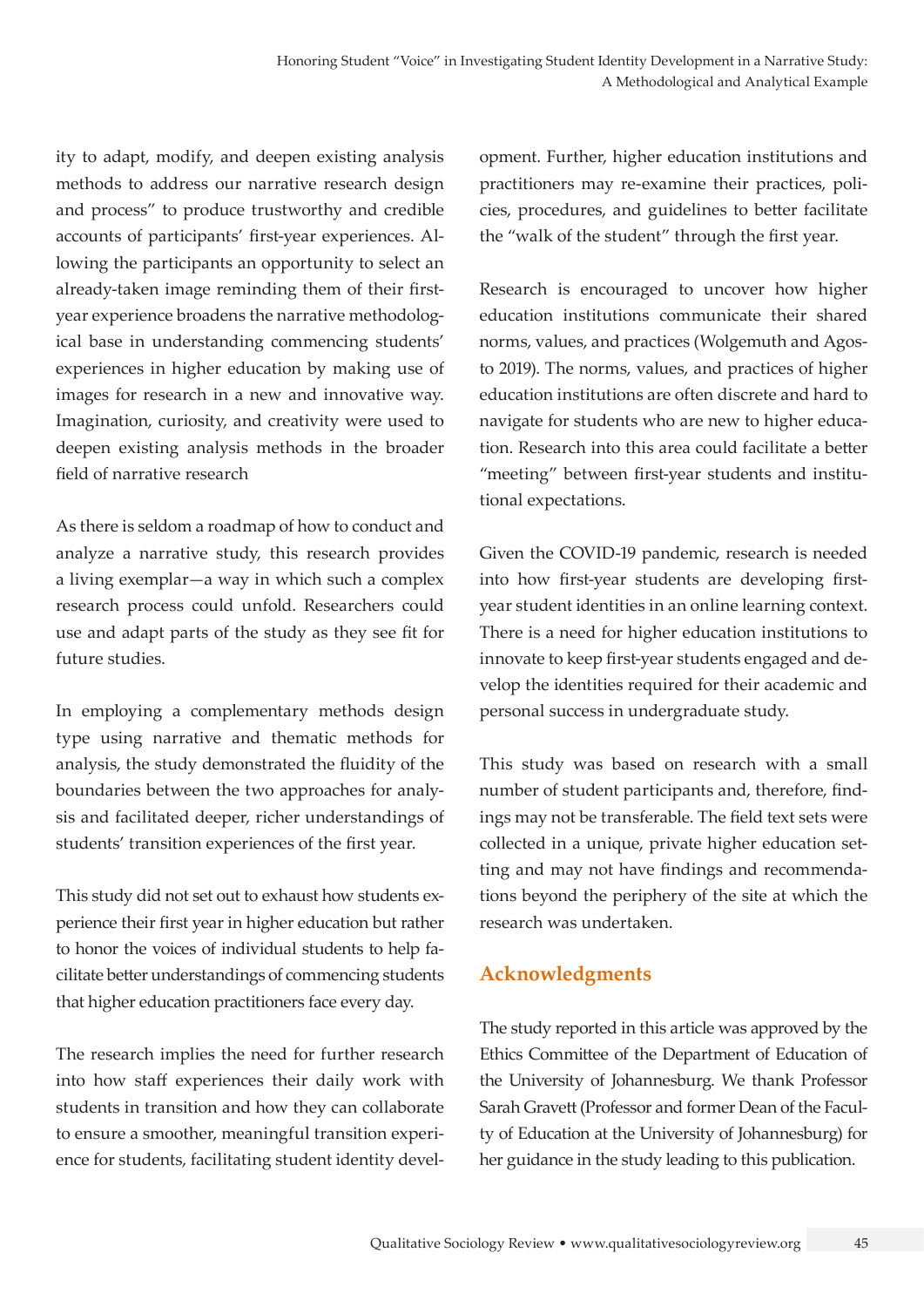#### **References**

Bagnoli, Anna. 2009. "Beyond the Standard Interview: The Use of Graphic Elicitation and Arts-Based Methods." *Qualitative Research* 9(5):547-570.

Banks, Marcus. 2001. *Visual Methods in Social Research*. London: Sage.

Berger, Roni. 2015. "Now I See It, Now I Don't: Researcher's Position and Reflexivity in Qualitative Research." *Qualitative Research* 15(2):219-234.

Bolivar, Antonio. 2002. "'¿De nobis ipsis silemus?': Epistemología de la investigación biográfico-narrativa en educación [De nobis ipse silemus?': Epistemology of Biographical Narrative Research in Education]." *Revista Electrónica de Investigación Educativa* 4(1). Retrieved December 03, 2021 ([https://redie.uabc.](https://redie.uabc.mx/redie/issue/view/10) [mx/redie/issue/view/10\)](https://redie.uabc.mx/redie/issue/view/10).

Boughey, Chrissie. 2013. "What Are We Thinking of? A Critical Overview of Approaches to Developing Academic Literacy in South African Higher Education." *Journal for Language Teaching* 47(2):25-42.

Boughey, Chrissie and Sioux McKenna. 2016. "Academic Literacy and the Decontextualized Learner." *Critical Studies in Teaching and Learning* 4(2):1-9.

Braun, Virginia and Victoria Clarke. 2006. "Using Thematic Analysis in Psychology." *Qualitative Research in Psychology* 3:77-101.

Bruner, Jerome. 1986. *Actual Minds, Possible Worlds*. Cambridge, MA: Harvard University Press.

Bruner, Jerome. 1987. "Life as Narrative." *Social Research* 54(1):11-32.

Carolissen, Ronelle and Peace Kiguwa. 2018. "Narrative Explorations of the Micro-Politics of Students' Citizenship, Belonging and Alienation at South African Universities." *South African Journal of Higher Education* 32(3):1-11.

Chase, Susan E. 2011. "Narrative Inquiry." Pp. 421-434 in *The Sage Handbook of Qualitative Research*, edited by N. K. Denzin and Y. S. Lincoln. Thousand Oaks, CA: Sage.

Chinyamurundi, Willie. 2016a. "Using Narrative Analysis to Understand Factors Influencing Career Choice amongst a Sample of Distance Learning Students in South Africa." *South African Journal of Psychology* 46(3):390-400.

Chinyamurundi, Willie. 2016b. "A Narrative Investigation into the Meaning and Experience of Career Success: Perspectives from Women Participants." *South African Journal of Human Resource Management* 14(1):1-11.

Chinyamurundi, Willie. 2018. "Narratives of a Sense of Belonging: Perspectives from a Sample of International Students in South Africa." *South African Journal of Higher Education* 32(3):209-225.

Clandinin, Jean D. and Michael F. Connelly. 2000. *Narrative Inquiry. Experience and Story in Qualitative Research*. San Francisco: Jossey-Bass.

Coetzee, Jan K. and Asta Rau. 2017. "The Narrative Study of Lives: Editorial Notes." *Qualitative Sociology Review* 13(1):6-9.

Cohen, Louis, Lawrence Manion, and Keith Morrison. 2011. *Planning Educational Research. Research Methods in Education*. New York: Routledge.

Copeland, Andrea J. and Denise E. Agosto. 2012. "Diagrams and Relational Maps: The Use of Graphic Elicitation Techniques with Interviewing for Data Collection, Analysis, and Display." *International Journal of Qualitative Methods* 11(5):513-533.

Cresswell, John W. 2002. *Educational Research: Planning, Conducting and Evaluating Quantitative and Qualitative Research*. New Jersey: Merrill Prentice Hall.

Crilly, Nathan, John P. Clarkson, and Alan F. Blackwell. 2006. "Graphic Elicitation: Using Diagrams as Interview Stimuli." *Qualitative Research* 6(3):341-366.

Croghan, Rosaline et al. 2008. "Young People's Constructions of Self: Notes on the Use and Analysis of the Photo-Elicitation Methods." *International Journal of Social Research Methodology* 11(4):345-356.

Czarniawska, Barbara. 2004. *Narratives in Social Science Research*. London: Sage.

Denzin, Norman K. and Yvonna S. Lincoln. 2013. *The Landscape of Qualitative Research*. 4th ed. Thousand Oaks, London, New Delhi: Sage.

Eisner, Elliot. 2008. "Art and Knowledge." Pp. 3-12 in *Handbook of the Arts in Qualitative Research: Perspectives, Methodologies, Ex-*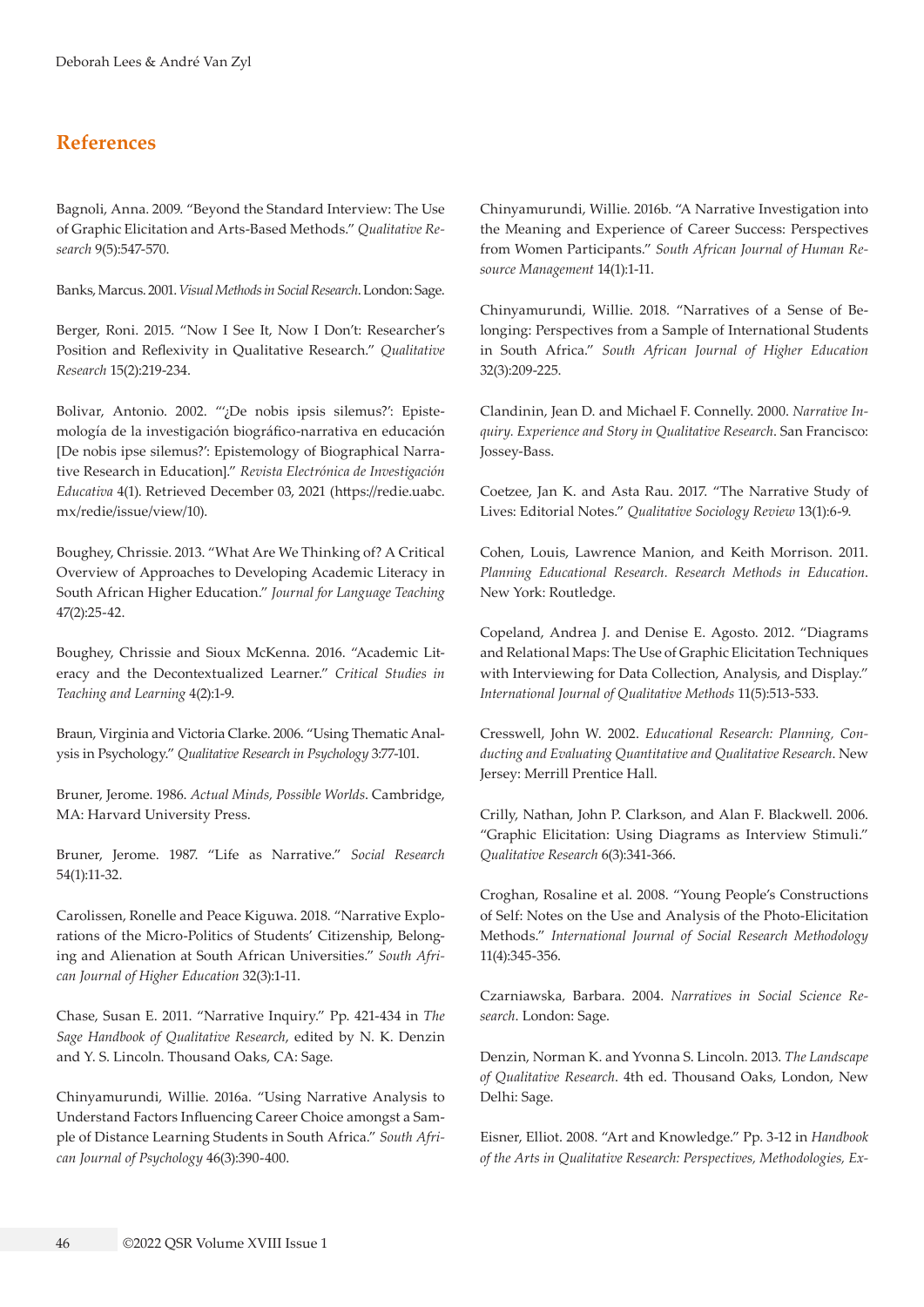*amples and Issues*, edited by J. G. Knowles and A. L. Cole. Los Angeles, CA: Sage.

Emmison, Michael and Philip Smith. 2000. *Researching the Visual: Images, Objects, Contexts, and Interactions in Social and Cultural Inquiry*. London: Sage.

Evans, Jessica and Stuart Hall, eds. 1999. *Visual Culture: The Reader*. London: Sage and Open University.

Fisher, Catherine and Nancy White. 2001. "River of Life." Retrieved August 14, 2017 ([http://www.kstoolkit.org/Riv](http://www.kstoolkit.org/River+of+Life)[er+of+Life](http://www.kstoolkit.org/River+of+Life)).

Fullana, Judit, Maria Pallisera, and Vila Montserrat. 2014. "Advancing Towards Inclusive Social Research: Visual Methods as Opportunities for People with Severe Mental Illness to Participate in Research." *International Journal of Social Research Methodology* 17(6):723-738.

Gauntlett, David and Peter Holzwarth. 2006. "Creative and Visual Methods for Exploring Identities." *Visual Studies* 21(1):82-91.

Giamera, Gifty O. 2018. "I Just Want to Be Somebody: Exploring Students' Motivations and Experiences in Universities." *South African Journal of Higher Education* 32(3):154-171. doi: [https://doi.](https://doi.org/10.20853/32-3-2544) [org/10.20853/32-3-2544.](https://doi.org/10.20853/32-3-2544)

Giddens, Anthony. 1991. *Modernity and Self-Identity. Self and Society in the Late Modern Age*. Stanford, CA: Stanford University Press.

Gill, Scherto. 2005. "Learning across Cultures." Ph.D. dissertation. Department of Education, University of Sussex, Brighton.

Gill, Scherto R. and Ivor F. Goodson. 2011. "Life History and Narrative Methods." Pp. 155-198 in *Theory and Methods in Social Research*, edited by B. Somekh and C. Lewin. London: Sage.

Golsteijn, Connie and Serena Wright. 2013. "Using Narrative Research and Portraiture to Inform Design Research." Pp. 298- 315 in *IFIP Conference on Human-Computer Interaction*, edited by P. Kotzé et al. Cape Town: Springer.

Guillemin, Marilys. 2004. "Understanding Illness: Using Drawings as a Research Method." *Qualitative Health Research*  14(2):272-289.

Guillemin, Marilys and Sarah Drew. 2010. "Questions of Process in Participant-Generated Visual Methodologies." *Visual Studies* 25(2):175-188.

Hardy, Barbara. 1968. "Towards a Poetics of Fiction: An Approach through Narrative." *Novel* 2(1):5-14.

Hitchcock, Graham and David Hughes. 1995. *Research and the Teacher: A Qualitative Introduction to School-Based Research*. 2nd ed. London: Routledge.

Hunter, Sally V. 2010. "Analyzing and Representing Narrative Data: The Long and Winding Road." *Current Narratives* 1(2):44-54.

James, Gwyneth. 2017. "Cul-de-sacs and Narrative Data Analysis—A Less than Straightforward Journey." *The Qualitative Report* 22(12):3102-3117.

Johnstone, Barbara. 2016. "'Oral Versions of Personal Experience': Labovian Narrative Analysis and Its Uptake." *Journal of Sociolinguistics* 20(4):542-560.

Josselson, Ruthellen, Amia Lieblich, and Dan McAdams, eds. 2003. *Up Close and Personal: The Teaching and Learning of Narrative Research. The Narrative Study of Lives*. American Psychological Association. doi: https://doi.org/10.1037/10486-000.

Kim, Jeong-Hee. 2016. *Understanding Narrative Inquiry: The Crafting and Analysis of Stories as Research*. Thousand Oaks, CA: Sage.

Labov, William and Joshua Waletzky. 1967. "Narrative Analysis. Essays on the Verbal and Visual Arts*."* Pp. 12-44 in *Proceedings of the 1966 Annual Spring Meeting of the American ethnological Society*, edited by J. Helm. Seattle: University of Washington Press.

Leitch, Ruth. 2008. "Creatively Researching Children's Narratives through Images and Drawings." Pp. 37-58 in *Doing Visual Research with Children and Young People*, edited by P. Thomson. Oxon: Routledge.

Mahlangu, Thoko and William J. Fraser. 2017. "The Academic Experiences of Grade 12 Top Achievers in Maintaining Excellence in First-Year University Programmes." *South African Journal of Higher Education* 31(1):104-118.

Maitlis, Sally. 2012. "Narrative Analysis." Pp. 492-511 in *Qualitative Organizational Research: Core Methods and Current Challenges*, edited by G. Symon and C. Cassell. Thousand Oaks, CA: Sage.

Mason, Jennifer. 2006. "Mixing Methods in a Qualitatively Driven Way." *Qualitative Research* 6(9):9-25.

McAdams, Dan P. 1996. "Personality, Modernity, and the Storied Self: A Contemporary Framework for Studying Persons." *Psychological Inquiry* 7(4):295-321.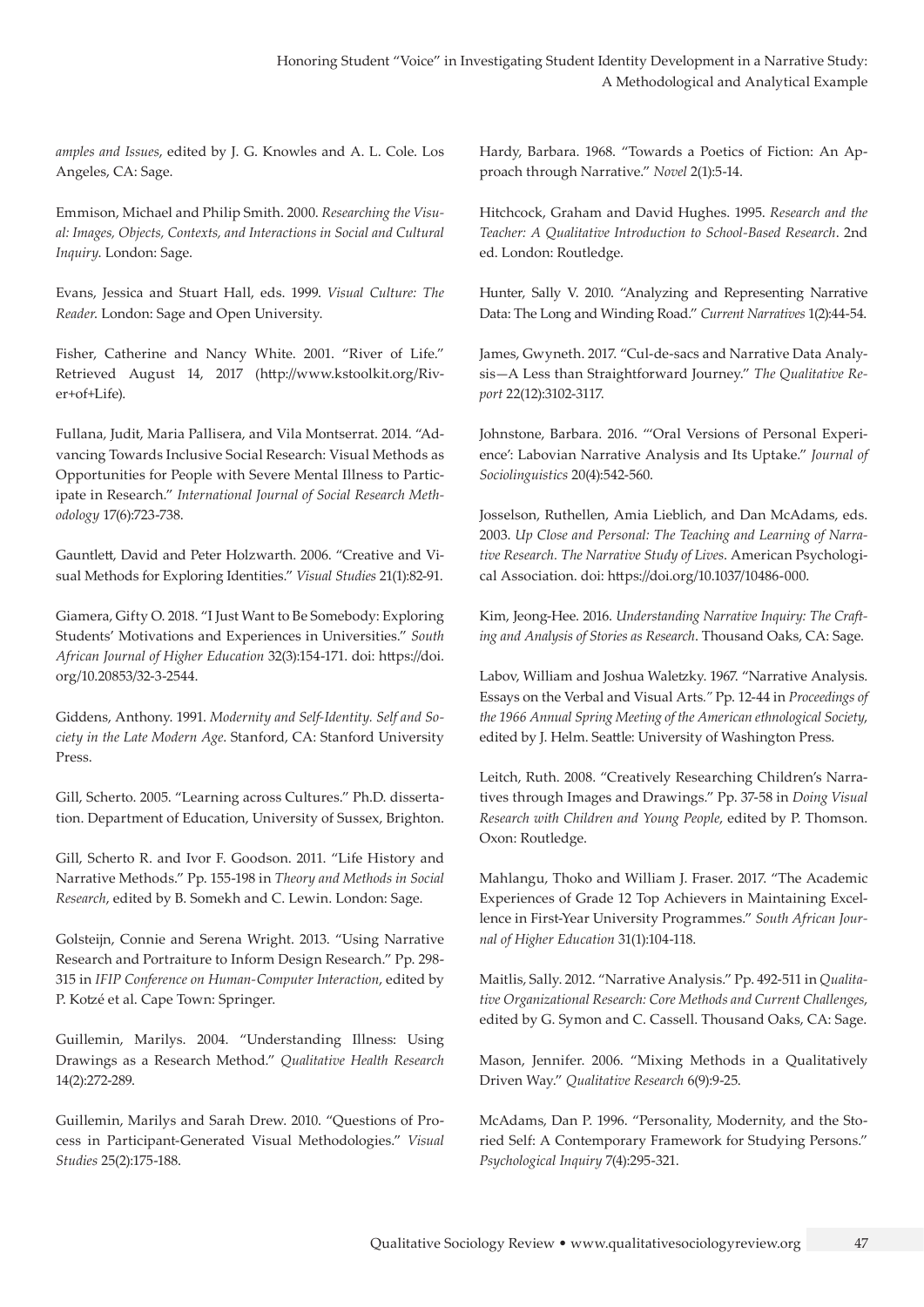McAdams, Dan K. and Kate C. McLean. 2013. "Narrative Identity." *Current Directions in Psychological Science* 22(3):233-238.

McCormack, Coralie. 2004. "Storying Stories. A Narrative Approach to Interview Conversations." *International Journal of Social Research Methodology* 7(3):219-236.

McDrury, Janice and Maxine Alteiro. 2003. *Learning Through Storytelling in Higher Education*. Sterling: Kogan Page.

McGhie, Venicia. 2017. "Entering University Studies: Identifying Enabling Factors for a Successful Transition from School to University." *Higher Education* 73:407-422.

McLellan, Hilary. 1994. "Situated Learning: Continuing the Conversation." *Educational Technology* 3(8):7-8.

Mirzoeff, Nicholas. 1999. *An Introduction to Visual Culture*. London: Routledge.

Mishler, Elliot G. 1986. *Research Interviewing: Context and Narrative*. Cambridge: Harvard University Press.

Mishler, Elliot G. 1995. "Models of Narrative Analysis: A Typology." *Journal of Narrative and Life History* 5(2):87-123.

Moussa, Ziad. 1994. "Rivers of Life." New Mexico Department of Health, Public Health Division. Retrieved August 21, 2017 [\(https://](https://pubs.iied.org/pdfs/G02828.pdf) [pubs.iied.org/pdfs/G02828.pdf](https://pubs.iied.org/pdfs/G02828.pdf)).

Ngabaza, Sisa, Tamara Shefer, and Lindsay Clowes. 2018. "Students' Narratives on Gender and Sexuality in the Project of Social Justice and Belonging in Higher Education." *South African Journal of Higher Education* 32(3):139-153.

Pather, Subrethra and Rajendra Chetty. 2016. "Pre-Entry Factors Influencing First-Year Experience." *South African Journal of Higher Education* 30(1):1-21.

Patterson, Wendy. 2013. "Narratives of Events: Labovian Narrative Analysis and its Limitations." Pp. 27-46 in *Doing Narrative Research*, edited by M. Andrews, C. Squire, and M. Tamboukou*.* Thousand Oaks, CA: Sage.

Polkinghorne, Donald E. 1988. *Narrative Knowing and the Human Sciences*. Albany: State University of New York Press.

Ricouer, Paul. 1991. "Narrative Identity." *Philosophy Today* 35(1):73-81.

Riessman, Cathrine K. 2002. "Analysis of Personal Narratives." Pp. 695-710 in *Handbook of Interview Research. Context and Meth-* *od*, edited by J. F. Gubrium and J. A. Holstein. Thousand Oaks, London, New Delhi: Sage.

Riessman, Cathrine K. 2008. *Narrative Methods for the Human Sciences*. Thousand Oaks, CA: Sage.

Rodriguez, Sheri K. and Monica Reid Kerrigan. 2016. "Using Graphic Elicitation to Explore Community College Transfer Student Identity, Development, and Engagement." *The Qualitative Report* 21(6):1052-1070.

Rose, Gillian. 2001. *Visual Methodologies. An Introduction to the Interpretation of Visual Materials*. London: Sage.

Rose, Gillian. 2007. *Visual Methodologies. An Introduction to the Interpretation of Visual Materials*. 2nd ed. London: Sage.

Rose, Gillian. 2012. *Visual Methodologies. An Introduction to the Interpretation of Visual Materials*. 3rd ed. London: Sage.

Schiffrin, Deborah. 1996. "Narrative as Self-Portrait: Sociolinguistic Constructions of Identity." *Language in Society* 25(2):167-203.

Schulze, Salome. 2017. "The Value of Two Modes of Graphic Elicitation Interviews to Explore Factors That Impact on Student Learning in Higher Education." *Qualitative Sociology Review* 13(2):60-77.

Sfard, Anna and Anna Prusak. 2005. "In Search of an Analytic Tool for Investigating Learning as a Culturally Shaped Activity." *Educational Researcher* 34(4):14-22.

Shukla, Natasha, Emma Wilson, and Janet Boddy. 2014. "Combining Thematic and Narrative Analysis of Qualitative Interviews to Understand Children's Spatialities in Andhra Pradesh, India*.*" *Novella working paper: narrative research in action*. National Centre for Research Methods: University of East London.

Singer, Jefferson. 2004. "Narrative Identity and Meaning-Making Across the Adult Lifespan: An Introduction." *Journal of Personality* 72(3):437-460.

Snowball, Jen and Sioux McKenna. 2016. "Student-Generated Content: An Approach to Harnessing the Power of Diversity in Higher Education." *Teaching in Higher Education* 22(5):604-618. doi: https://doi.org/10.1080/13562517.2016.1273205.

Somekh, Bridget and Cathy Lewin, eds. 2011. *Theory and Methods in Social Research*. London: Sage.

Sturken, Marita and Lisa Cartwright. 2001. *Practices of Looking: An Introduction to Visual Culture*. Oxford: Oxford University Press.